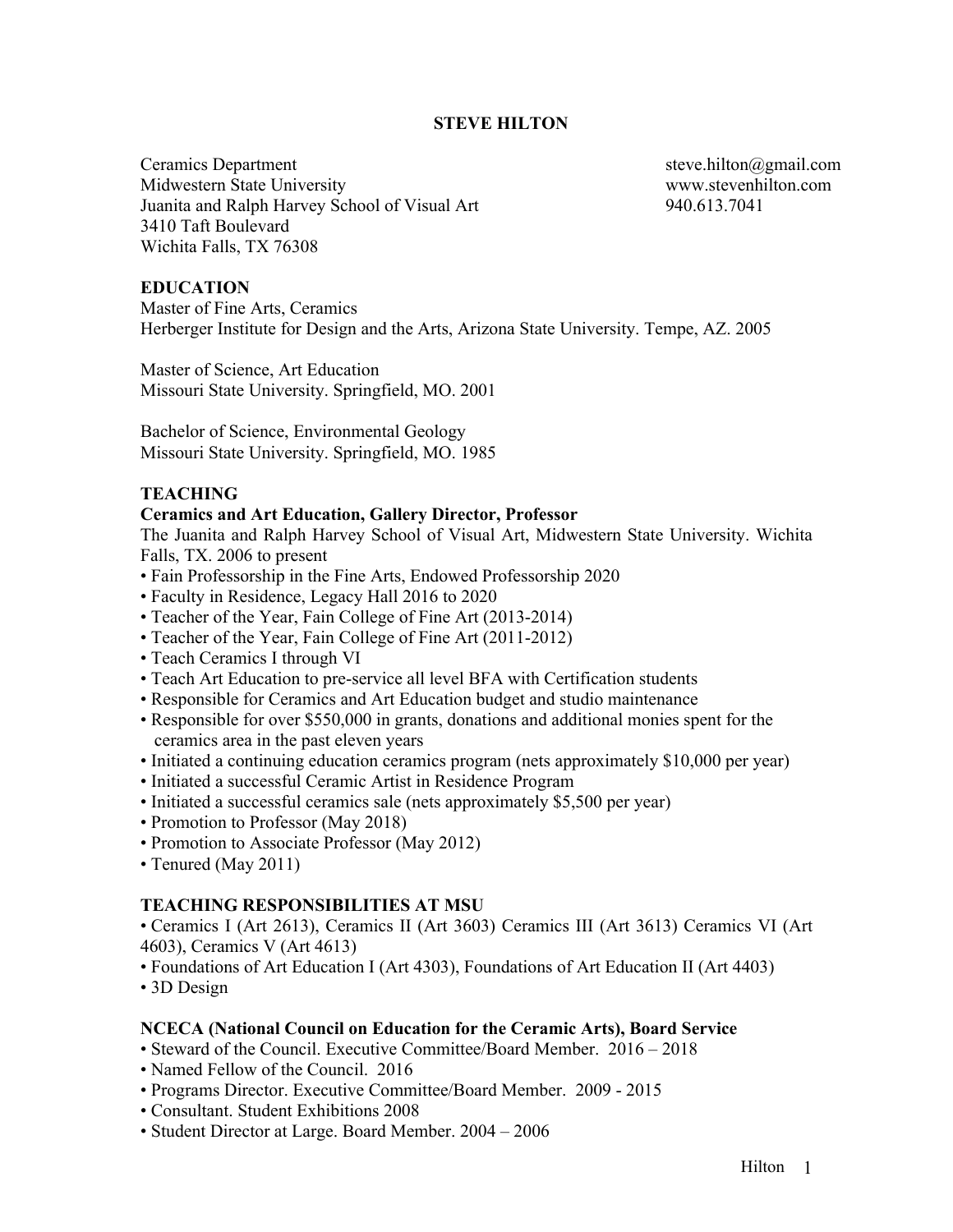### **EXHIBITIONS 2020**

The Clay Studio, Philadelphia, PA *Small Favors XII*. Invitational Exhibition, Curator Jennifer Zwilling

Contemporary Ceramics Gallery, Taipei, Taiwan, *8th Taiwan International Gold Teapot Prize*. Invitational Exhibition Juror's Selection Purchase Award

# **2019**

Chulalongkorn University Art Museum, Bangkok, Thailand *Class: Clay and Glass, International Glass and Ceramic Exhibition.* Invitational Exhibition, Curator, Tuk Sukumari

Shangyu Museum of Art, Shangyu, China *Resident Artist Exhibition 2019.* Invitational Exhibition. Curator, Bai Ming

Kanagawa Kenmin Hall, Yokohama, Japan *International Exchange Show US-Japan 2019.* Invitational Exhibition. Curator, Suguru Hiraide

Meramec Contemporary Art Gallery, St. Louis Community College, St. Louis, MO *InterConnected.* Invitational Exhibition. Curator, Jim Ibur

Norway House, Minneapolis, MN (NCECA 2019 Exhibition) *InterConnected.* Invitational Exhibition. Curator, Jim Ibur

The Amy Graves Ryan Fine Arts Gallery, McMurray University, Abilene, TX *Graph III.* Solo Exhibition. Curator, Jennifer Nichols and Kathie Walker-Millar

Artistica, Forlì, Italy *Espresso and Cappuccino Cups: 100 Artists, XI*. Invitational Exhibition, Curator Rolando Giovannini

# **2018**

Farglory Museum, Taipei, Taiwan, *7th Taiwan International Gold Teapot Prize*. Invitational Exhibition.

The Nancy Fyfe Cardozier Gallery*,* University of Texas Permian Basin. Odessa, TX *Graph II.* Invitational Solo Exhibition. Curator Chris Stanley

San Angelo Museum of Fine Art, San Angelo, TX *22st San Angelo National Ceramics Competition.* Juried Exhibition, Juror Peter Held

# **2017**

Museo della Ceramica di Fiorano - Castello di Spezzano, Fiorano Modenese, Italy *Espresso and Cappuccino Cups.* Invitational Exhibition, Curator Rolando Giovannini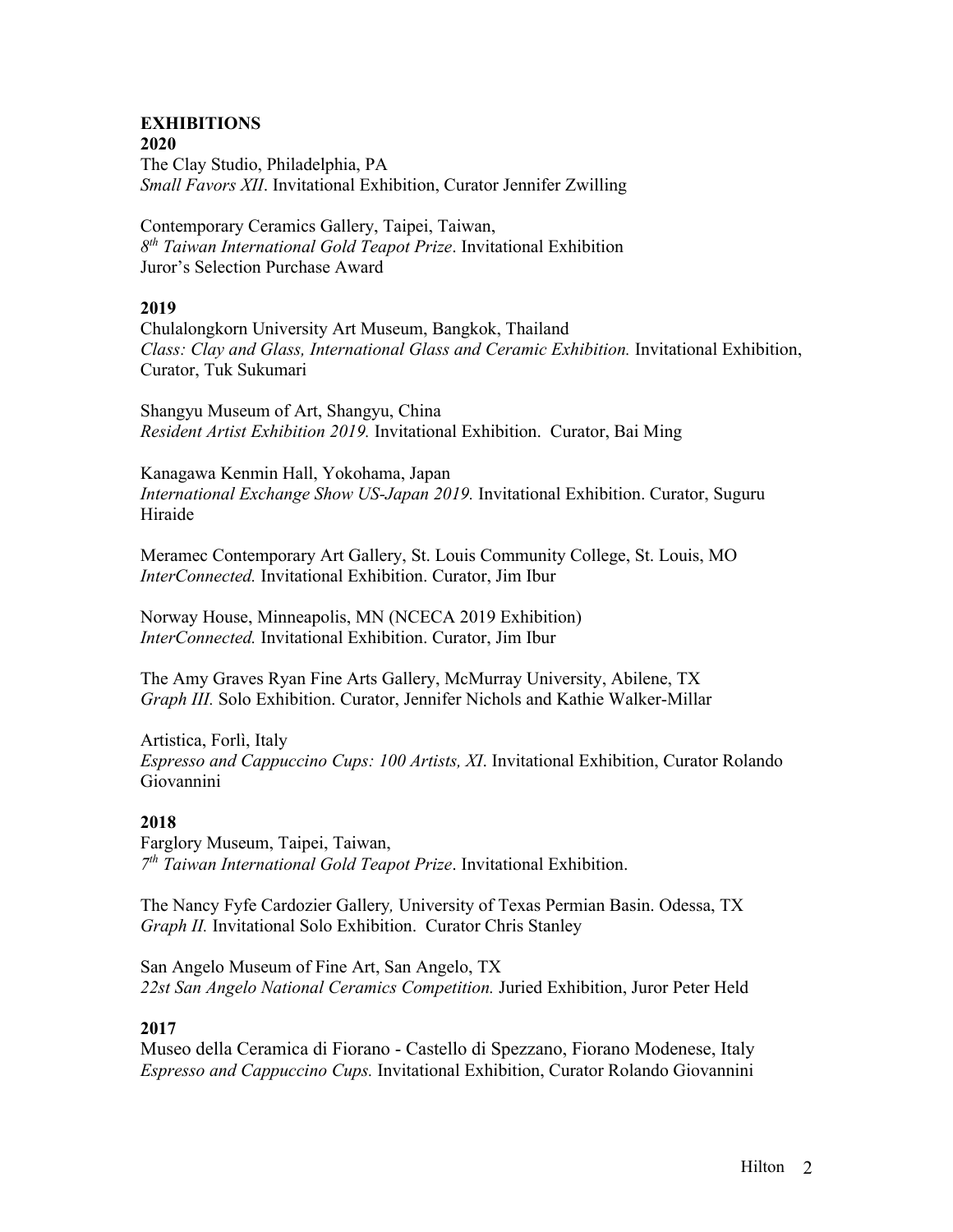Museum of the Commune Sencur. Sencur, Slovenia *12th International Colony of Art Ceramics V-oglje 2017*. Invitational Exhibit. Curators Barba Stembergar Zupan and Niko Zupan

Museo Civico Rocca Flea. Citta Di Gualdo Tadino Italy *L'acqua Meraviglia della Terra*. 39th Concorso Internazionale Della Ceramica D'Arte. Juried Exhibition. Jurors, A Panel of International Ceramic Curators • Honorable Mention and Collected by the Museum

Juanita Harvey Fine Art Gallery, Midwestern State University, Wichita Falls, TX *Faculty Exhibition*

A.I.R. Vallauris, Aqui Siam Ben. Vallauris, France *Small Art Objects 2017*. Invitational Exhibit • Collected by A.I.R. Valauris

Baltimore Clayworks, Baltimore, MD *100 Teapots VIII*. Juried Exhibition, Juror Sam Chung

Lightwell Gallery, University of Oklahoma, Norman, OK *Graph I.* Invitational solo Exhibition with Collaborator, Dr. Dale McDonald. Curator Stewart Asprey

Centro de Artesanía de Aragón, Monasterio de Samos. Zaragoza, Spain *Cerco/Aragon 2017, The 15th International Prize of Contemporary Ceramics.* Juried Exhibition. Jurors, A Panel of International Ceramic Curators

Jane Hartsook Gallery Greenwich House Pottery. New York, NY *Teapot: A National Juried Exhibition.* Juried Exhibition, Juror John Neely

# **2016**

The Gold Coast City Gallery, Gold Coast, Australia *30th Gold Coast International Ceramic Art Award.* Juried Exhibition, Juror Glen Barkley

The New Taipei City Yingge Ceramic Museum, New Taipei City, Taiwan. *The 6th Taiwan International Gold Teapot Prize*. Invitational Exhibition

Ridotto del Teatro Comunale Masini di Faenza, Faenza, Italy *Espresso and Cappuccino Cups: 100 Artists*. Invitational Exhibition, Curator Rolando Giovannini

Martin Museum of Art, Baylor University, Waco, TX *Multiplicity.* Six-person Invitational Exhibition, Curator Karen A Gilliam

El Torn Gallery, Barcelona, Spain *Diagonal.* Invitational Curated Exhibition, Evelyne Schoenmann

Greater Denton Arts Council, Denton, TX *Materials Hard and Soft.* Juried Exhibition, Juror Elizabeth Kozlowski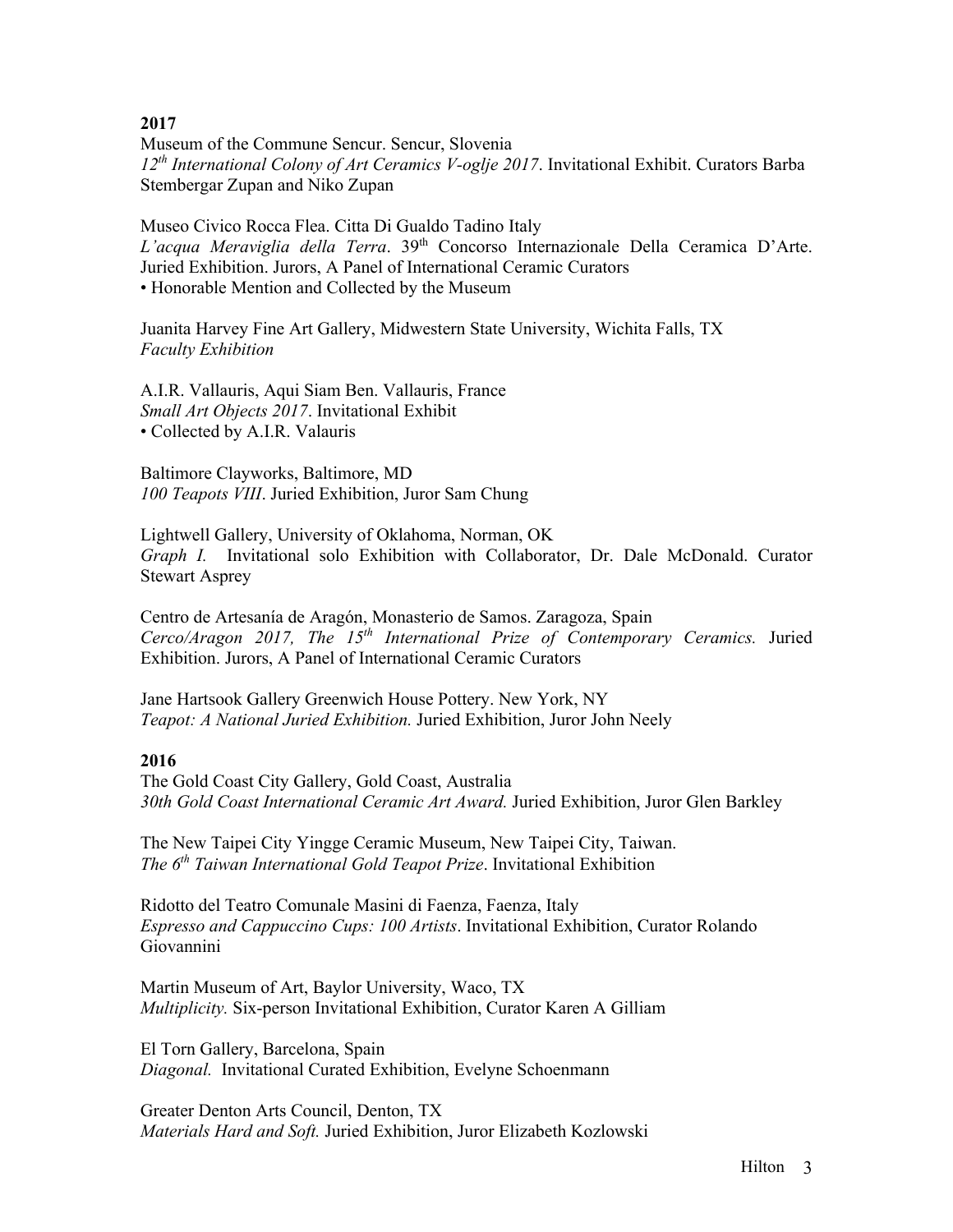Keramiekcentrum Tiendschuur Tegelen, Tegelen, Netherlands *Tea is Hot.* Invitational Exhibition, Curator Monika Gass

San Angelo Museum of Fine Art, San Angelo, TX *21st San Angelo National Ceramics Competition.* Juried Exhibition, Juror Christy Johnson

The Clay Studio, Philadelphia, PA *Small Favors XI.* Juried Exhibition, Juror Jennifer Zwilling

Western Colorado Center for the Arts, Grand Junction, CO *Contemporary Clay Biennial.* Invitational Exhibition, Curator and Juror Steve Hilton

St. Louis Community College, Meramec Gallery. St. Louis, MO *Science or Art?* Solo Exhibition with collaborator Dr. Dale McDonald. Curator Jim Ibur

Hilliard Gallery (NCECA), Kansas City, KS *2010 Orton Cone Box Show.* Juried Exhibition. Jurors Garth Clark, and Greg Daly

# **2015**

Potter Fine Arts Gallery, Missouri Western State University. St. Joe, MO *Twin Cups: National Ceramics Exhibition 2016*. Juried Exhibition. Juror Bede Clarke

18 Hands Gallery, Houston, TX *9th International Texas Teapot Exhibition.* Juried Exhibition Michelle Mathews

Central Gallery, San Jacinto College. Pasadena, TX *Emerging Artist Exhibition* (with one MSU student). Invitational Exhibition

Keramikmuseum Westerwald, Höhr-Grenzhausen, Germany *Stille Kraft und Powerdrink*. Invitational Exhibition, Curator Monika Gass

Colorado Mesa University Gallery, Colorado Mesa University, Grand Junction, CO *Austerity.* Solo Exhibition

Baltimore Clayworks, Baltimore, MD *Baltimore Clayworks 35th Anniversary Exhibition*. Juried Exhibition, Juror Deborah Bedwell

18 Hands Gallery, Houston, TX *8th International Texas Teapot Exhibition.* Juried Exhibition Susan Herzberg

Tarrant County College Northwest Campus, Lakeview Gallery, Fort Worth, TX *Austerity II.* Solo Exhibition

Johnson and Wales University Culinary Arts Museum, Johnson and Wales University, Providence, RI *Working Together/Everyone Eats: 25 Years of Empty Bowls.* Curator John Hartom

Vision Gallery, Chandler, AZ *Self-Made: 15 Years of Eye Lounge.* Invitational Exhibition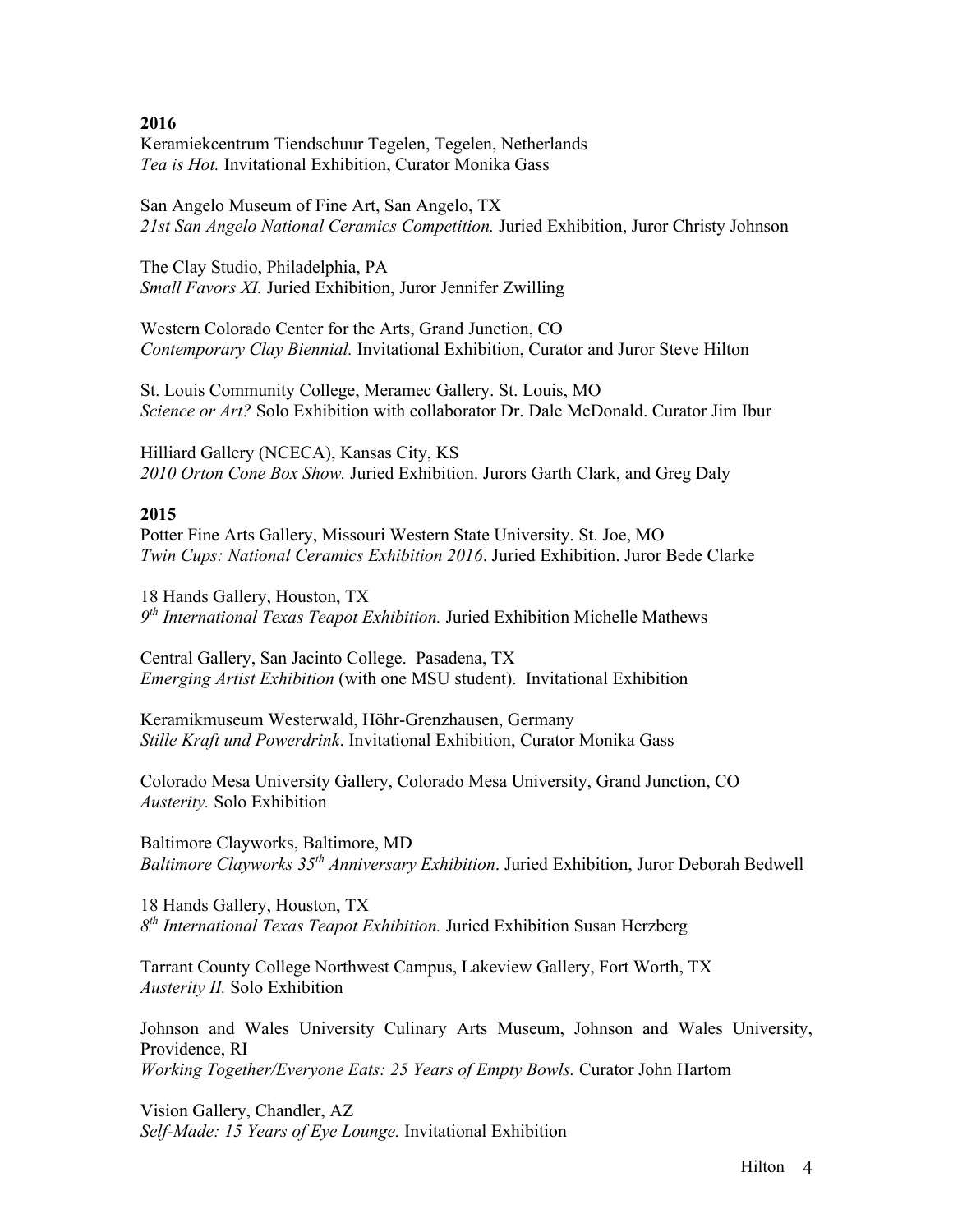Mungyeong Traditional Chasabal Festival (teabowl festival), Mungyeong, Korea *International Exchange Exhibition*, Curator Charlie Youn

LA ArtCore, Brewery Annex, Los Angeles, CA *Perception*. Invitational Solo Exhibition, Curator Lydia Takeshita

Beatrice M. Haggerty Gallery, University of Dallas, Dallas, TX *University of Dallas Regional Ceramic Competition 2014.* Juried Exhibition, Juror Eva Kwong

San Angelo Museum of Fine Art, San Angelo, TX *20th San Angelo National Ceramics Competition.* Juried Exhibition, Juror Leopold Folem

18 Hands Gallery, Houston, TX *8th Annual CAMEO Emerging Artist Show.* Invitational Exhibition, Curator Karen Cruce

Juanita Harvey Fine Art Gallery, Midwestern State University, Wichita Falls, TX *Faculty Exhibition*

### **2013**

Museum of Art Cluj-Napoca, Cluj, Romania *Cluj Ceramic Biennale*. Juried Exhibition

Baltimore Clayworks, Baltimore, MD *100 Teapots VI.* Juried Exhibition, Juror Jeff Oestreich

Pollock Gallery, Southern Methodist University, Dallas, TX *From Yellow Clay to Black Gumbo: Eighteen Earth Movers in the Lone Star State.*  Invitational Exhibition, Curator, Brian Molanphy

Springfield Art Museum, Springfield, MO *Lobby Project* (One Year Loan). Juried Exhibition, Nick Nelson and Sarah Buhr

Starbrick Gallery, Nelsonville, OH *Starbrick Clay National Cup Show*. Juried Exhibition, Juror Lorna Meaden

Winter Street Gallery, Dallas, TX *From Yellow Clay to Black Gumbo.* NCECA Concurrent Exhibition. Invitational Exhibition

LH Horton Gallery, San Joaquin Delta College, Stockton, CA *2013 Visions in Clay.* Juried Exhibition, Juror Peter Held

18 Hands Gallery, Houston, TX *7th Annual CAMEO Emerging Artist Show* (Student/Mentor Exhibition)*.* Invitational Exhibition, Curator Karen Cruce

### **2012**

Clay Gallery, Ann Arbor, MI *Cups of Fire.* Juried Exhibition, Juror Susan Beiner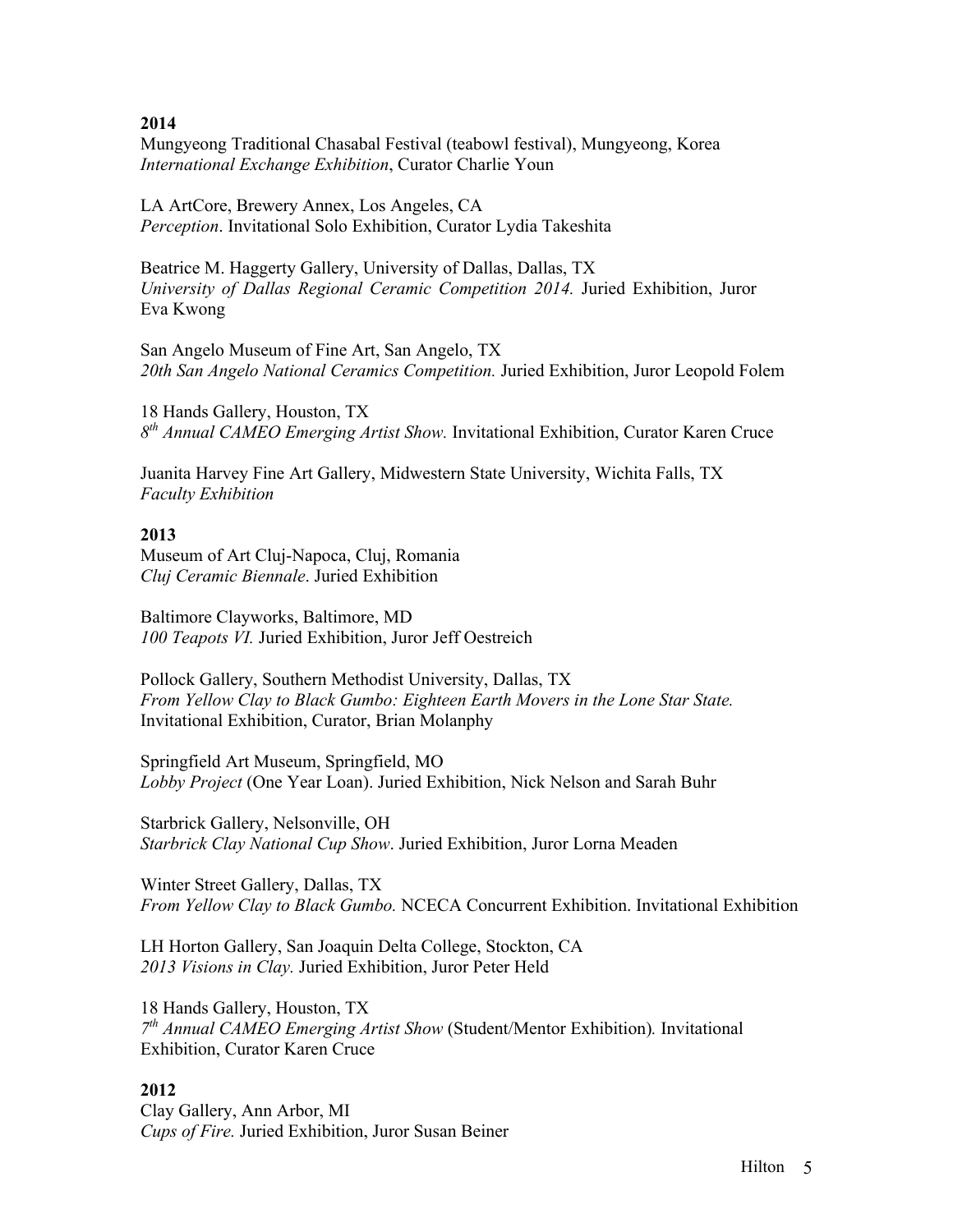Workhouse Arts Center, Lorton, VA *Drink This: The Workhouse International Ceramic Cup Show.* Juried Exhibition, Juror Pam Eisenmann and Joan Ulrich

Asher Gallery, Houston Center for Contemporary Craft, Houston, TX *CraftTexas.* Juried Exhibition, Juror Jean W. McLaughlin **•** Juror's Award of Excellence

Morean Arts Center, St. Petersburg, FL Functional/Dysfunctional National Juried Ceramics Competition. Juried Exhibition, Juror Kathy King and Steven Lee Young

The Art Center, Grand Junction, CO *The Contemporary Clay Biennial*. Juried Exhibition, Juror Brad Miller

D'Art Center, Norfolk, VA *22nd Annual Mid-Atlantic Art Exhibition: Works on Paper and Clay.* Juried Exhibition, Juror Sondra Arkin

18 Hands Gallery, Houston, TX *6th Annual CAMEO Emerging Artist Show.* Invitational Exhibition, Curator Karen Cruce

Juanita Harvey Fine Art Gallery, Midwestern State University, Wichita Falls, TX *Faculty Exhibition*

Missouri State University, Springfield, MO *Alumni Exhibition* Invitational Exhibition, Curator Kevin Hughes

# **2011**

Atelier 2 Ceramica, Cascais, Portugal *Seapots.* Juried Exhibition, Jurors Marcia Selsor, John Shirley, and Sasha Wardell

Lincoln Arts Center, Lincoln, CA *Feats of Clay XXIV*. Juried Exhibition. Juror Donna Billick

Museum of Contemporary Ceramic Art, Camagüey, Cuba *7th International Exhibition in Ceramic Art*. Invitational Exhibition, Curator Oscar Rodriquez Lasseria

Workhouse Art Center, Lorton, VA *Workhouse Clay National.* Juried Exhibition, Juror Peter Held • Honorable Mention

The Emily Davis Gallery, Mary Schiller Myers School of Art, University of Akron, Akron, OH *Within the Landscape/the Landscape Within.* Invitational Exhibition, Curator Charles Beneke

Cohn Drennan Contemporary, Dallas, TX *Intuition.* Invitational Two-Person Exhibition. Curator Cohn Drennan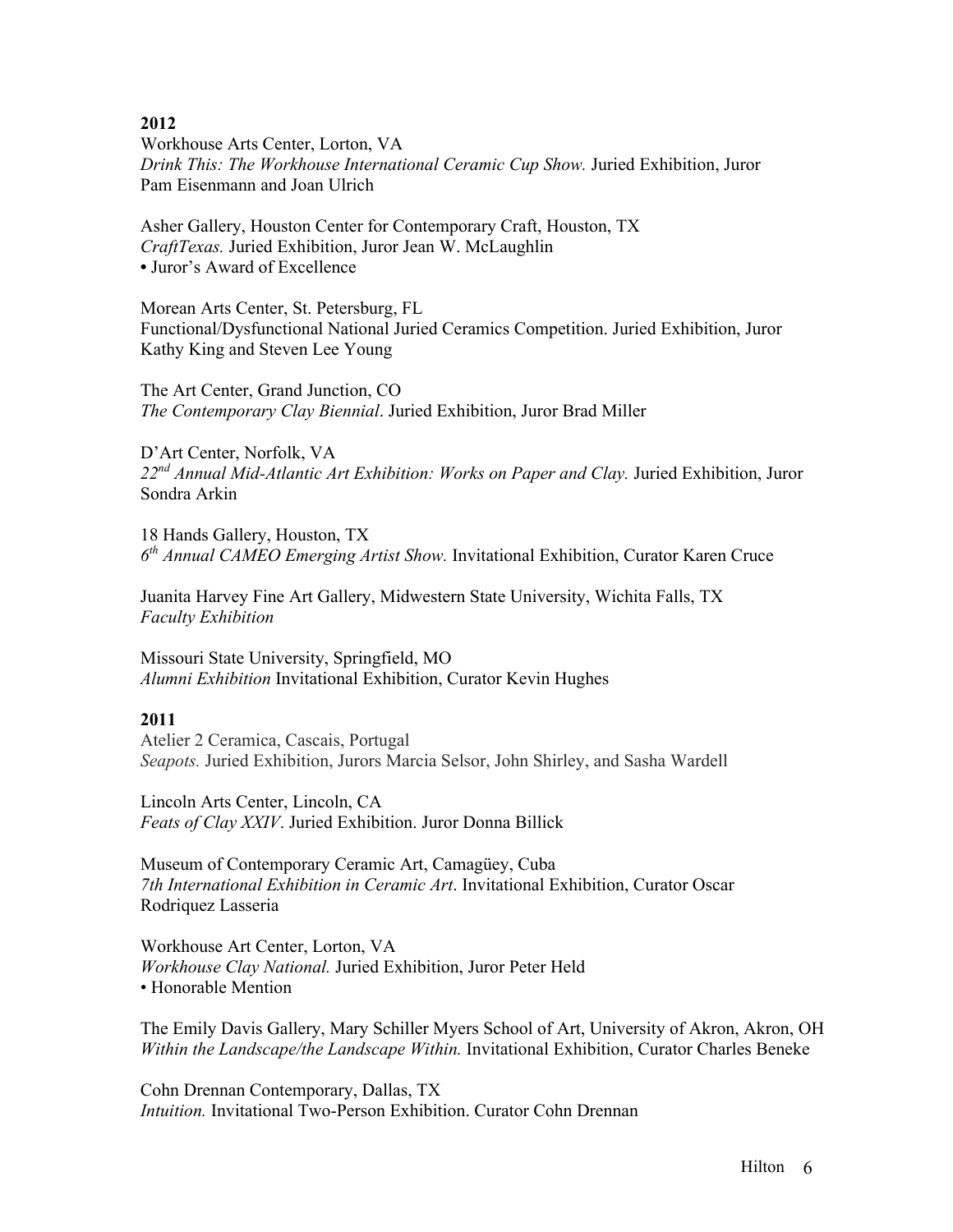Museu de Ceramica de l'Alcora, Alcora, Spain *31 Concurs International de Ceramica*, Juried Exhibition, Jury Exhibition Committee

Paul Mesaros Gallery. West Virginia University, Morgantown, WV *Across Cultures: Together in Jingdezhen*, Invitational Exhibition, Curator Shoji Satake

Chulalongkorn University Art Museum, Bangkok, Thailand *Sustainable Ceramic Exhibition.* Invitational Exhibition, Curator, Sukumari Leksawat

NCECA Conference Hall, Pittsburgh, PA *2010 Orton Cone Box Show.* Juried Exhibition. Jurors Malcolm Davis, and Inge Balch • Purchase Award Winner

18 Hands Gallery, Houston, TX *5th Annual CAMEO Emerging Artist Show.* Invitational Exhibition, Curator Karen Cruce

### **2010**

Isadore Gallery, Lancaster, PA *National Juried/Invitational Cup Show*, Juried Exhibition, Juror Regis Brodie

Greater Denton Art Council, Meadows Gallery, Denton, TX *Material: Hard and Soft.* Juried Exhibition, Juror Jo Lauria

San Angelo Museum of Fine Art, San Angelo, TX *18th San Angelo National Ceramics Competition.* Juried Exhibition, Juror Sherman Hall • Tile Heritage Prix Primo

Texas Tech University, Studio Gallery, Lubbock, TX *Regional Expressions in Vitrified Clay*. Invitational Exhibition Curator, Joe Arredondo

Doña Iris Gallery, Camagüey, Cuba 7th International Exhibition in Ceramic Arts, Invitational Exhibition and Symposium, Curator Oscar Rodriquez Lasseria

Archie Bray Foundation, North Gallery. Helena, MT *Beyond the Brickyard.* Juried Exhibition, Juror Wayne Higby

LH Horton Jr. Gallery, Stockton, CA *Visions in Clay*. Juried Exhibition, Juror Arthur Gonzalez

Fort Worth Community Art Center, Forth Worth, TX *Recognition.* Invitational Solo Exhibition, Curator Elaine Taylor

Mesa College, Grand Junction, CO *From the Collection of Jake Allee*. Invitational Exhibition, Curator Jake Allee

Western Colorado Center for the Arts, Grand Junction, CO *Contemporary Clay Biennial 2010*, Juried Exhibition, Juror Pete Pinnell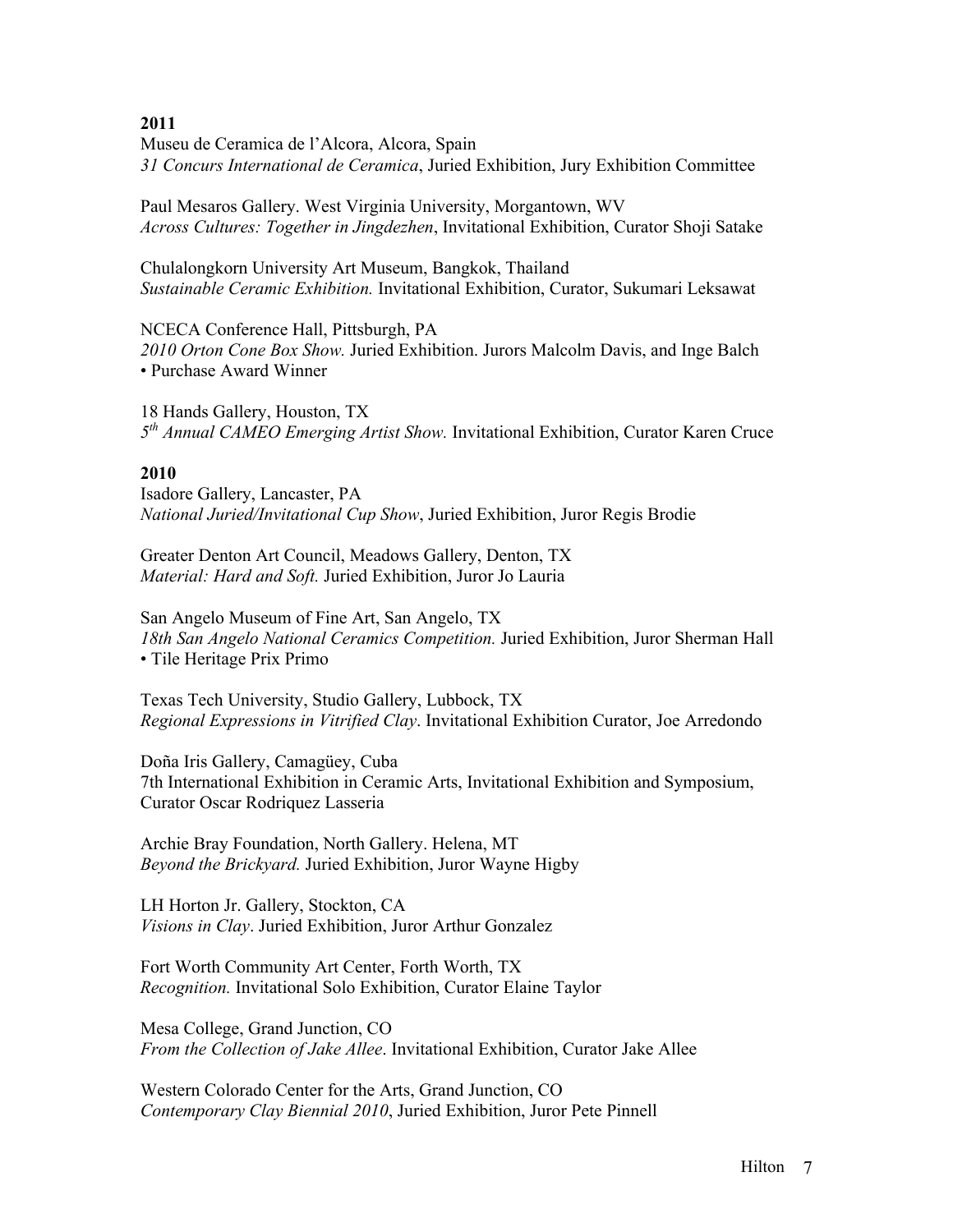Makki Gallery, Futtsu, Japan *FreiRaum 18*. Invitational Exhibition and Symposium, Curator Shigeru Abe Kent State University, Downtown Gallery, Kent, OH *10th Annual National Juried Cup Show*. Juried Exhibition Juror, Dean Adams

Newport Potters Guild, Newport, RI *Tea by the Sea.* Juried Exhibition, Jurors Newport Potters Guild

Kemp Center for the Arts, Wichita Falls, TX *Repetition*. Three-person invitational exhibition with KyoungHwa Oh and Pam Moller

Gulf Coast Community College, Panama City, FL *Third Annual Cup Show: Form & Function*. Juried Exhibition Juror, Jill Foote-Hutton

### **2009**

Dao Artspace, Xian, China *American Ceramics Invitational*, Invitational Exhibition, Curator I Chi Hsu

Northern Arizona University Art Museum, Northern Arizona University, Flagstaff, AZ *Biennial Juried Ceramics Exhibition*. Juried Exhibition, Juror Kurt Weiser

Runnels Gallery, Eastern New Mexico University, Portales, NM *Texas - New Mexico Ceramic Invitational*. Invitational Exhibition

Baltimore Clayworks, Baltimore, MD *Teapots IV.* Juried Exhibition, Juror David MacDonald, Faculty Syracuse University

W. Keith and Janet Kellogg University Art Gallery, California Polytechnic, Pomona, CA *Ink and Clay*. Juried Exhibition, Jurors Carolyn Peters and Christy Johnson

Las Cruces Museum of Art, Las Cruces, NM *From the Ground Up XXIV*, Juried Exhibition, Juror Blair Meerfeld • Museum Purchase Award

Pennsylvania Convention Center, Philadelphia, PA *2009 Niche Awards.* Juried Exhibition, Jurors Editors of Niche Magazine and Buyers Market of American Craft

Wilson and Ruby Dobson Gallery, Mesa Contemporary Arts, Mesa, AZ *Mesa Contemporary Arts'30th Annual Contemporary Crafts Exhibition.* Juried Exhibition, Juror Namita Wiggers

University Art Gallery, Indiana State University, Terre Haute, IN *Clay and Context: National Juried Exhibition.* Juror Sherman Hall, Editor of Ceramics Monthly

Meramec Gallery, St. Louis Community College, St. Louis, MO *Inspired: Exploring the Yixing Sensibility.* Invitational Exhibition, Curator Jim Ibur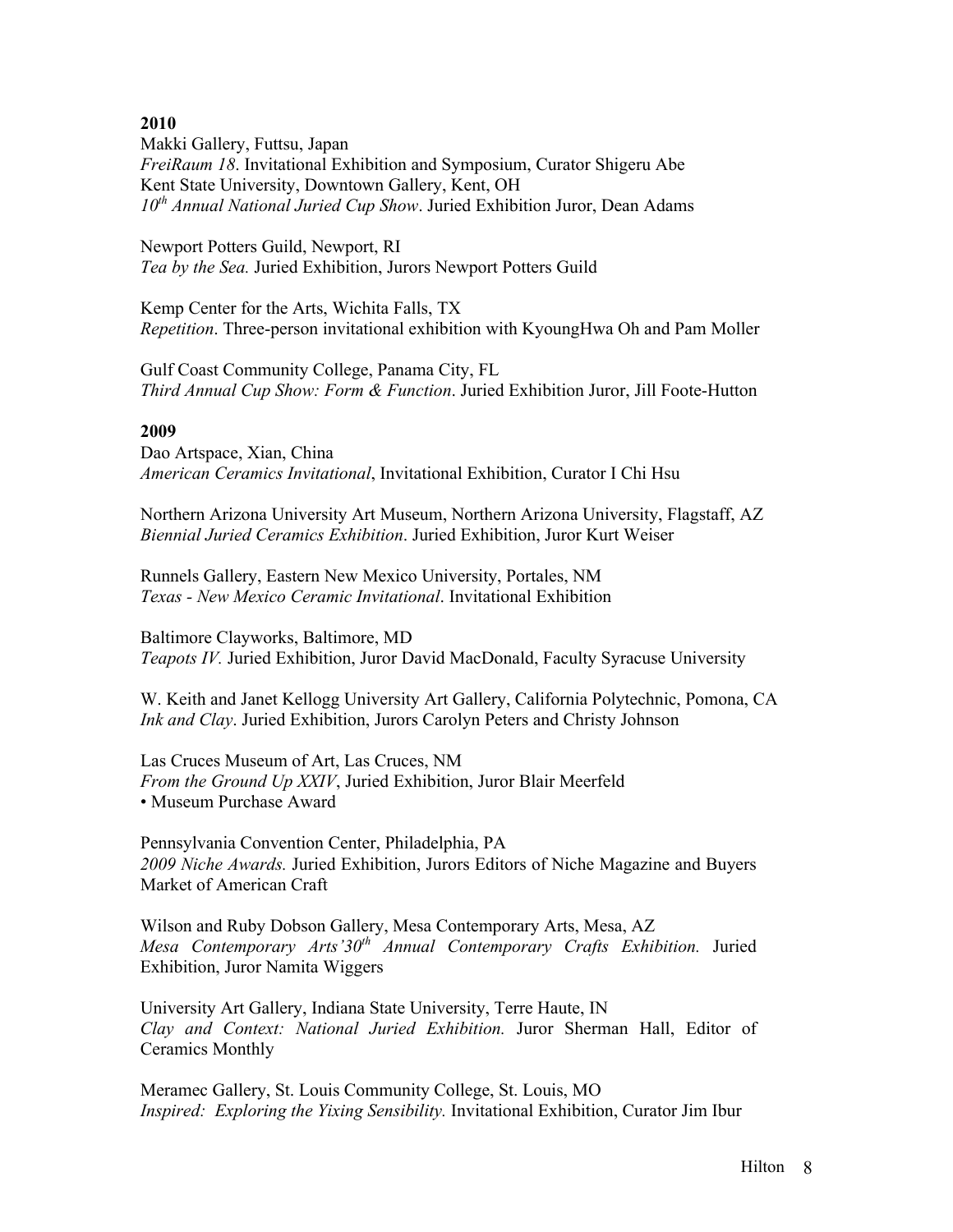Jingdezhen Ceramic Art Exhibition Hall, Jingdezhen, China *The Jingdezhen International Contemporary Ceramic Art Exhibition*. Juried Exhibition, Jurors Exposition Committee

Lux Center for the Arts, Lincoln, NB *First Annual National Juried Cup Exhibition.* Juried Exhibition, Juror Peter Pinnell

ArtSpace, Raleigh, NC *Fine Contemporary Craft National Exhibition.* Juried Exhibition, Juror Tom Spleth

Williams Tower Gallery, Williams Tower, Houston, TX *Texas Art 2009.* Juried Exhibition, Juror Shelley B. Langdale

Beatrice M. Haggerty Gallery, University of Dallas, Dallas, TX *University of Dallas Regional Ceramic Competition 2009.* Juried Exhibition, Juror Dick Hay

Prism Gallery, Arizona State University, Tempe, AZ *NCECA: ASU Alumni Exhibition.* Juried Exhibition, Jurors Kurt Weiser, Sam Chung, and Susan Beiner

French Gallery, Scottsdale, AZ *NCECA: Beyond the Function---International Contemporary Teapot Exhibition.* Juried Exhibition, Juror Guangzhen Zhou

Ryan Fine Arts Gallery, McMurry University, Abilene, TX *One Square Foot.* Invitational Exhibition

Clay Art Museum, Houston, TX *Texas Teapot Tournament*. Juried Exhibition, Juror Paul McCoy

Starbrick Clay, Nelsonville, OH *Starbrick Clay National Cup Show.* Juried Exhibition, Juror Matt Long

### **2008**

Nancy Fyfe Cardozier Gallery, The University of Texas, Permian Basin, Odessa, TX *Craft Out of Bounds.* Invitational Exhibition. Curator, Dan Askew

Shepparton Art Gallery, Shepparton, Australia *2008 Sidney Myer Fund International Ceramic Award.* Juror, Ah Xian

San Angelo Museum of Fine Art, San Angelo, TX *17th San Angelo National Ceramics Competition.* Juried Exhibition, Juror Anna Harris • First Place in Show

Craft Alliance, St. Louis, MO *Infusion 10 x 10, International Teapot Exhibition.* Juried Competition, Juror Fong Choo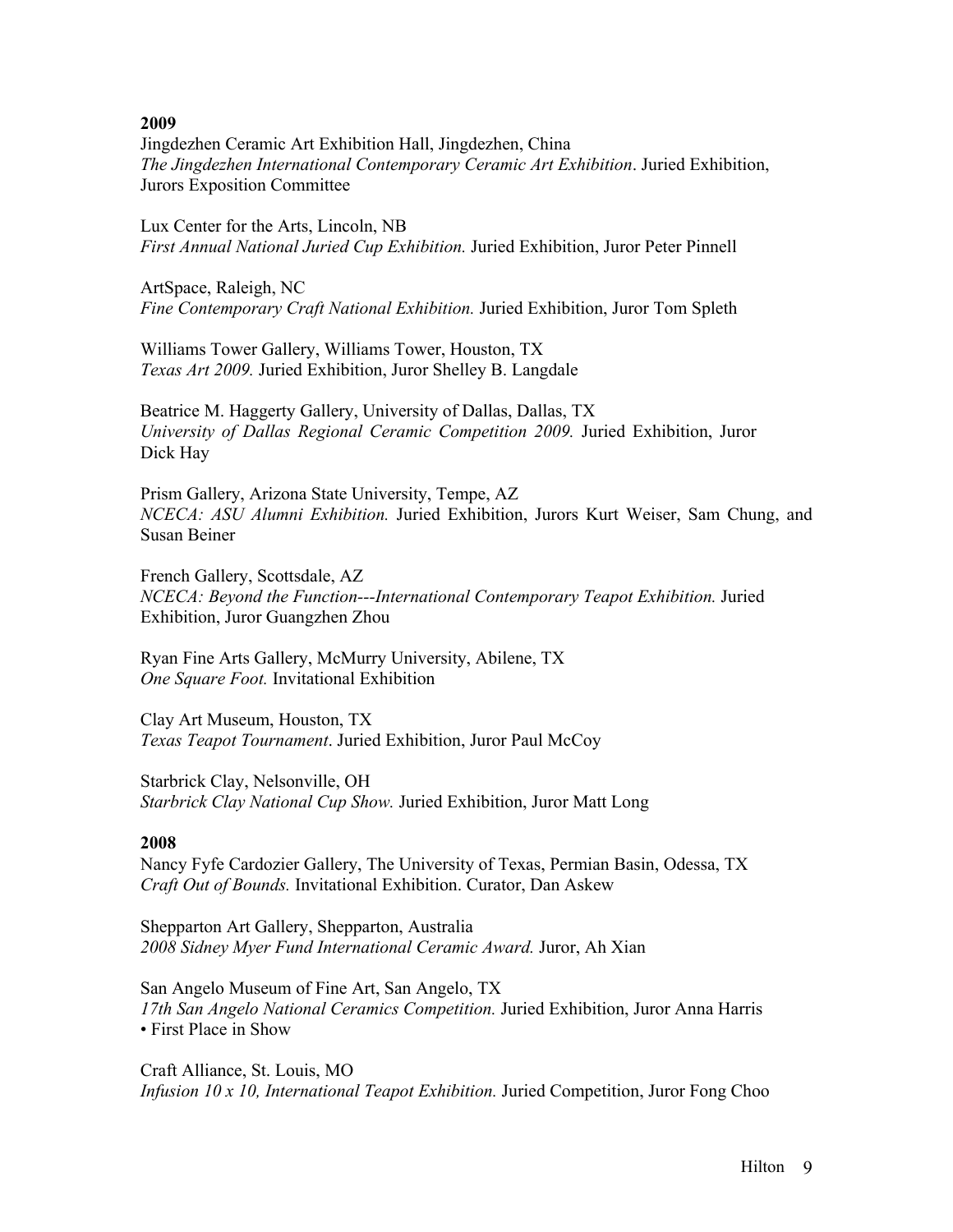**2008** Hipp Hall, Gmunden, Austria *Salzkammergut*, Invitational Exhibition

Armory Gallery, Armory Art Center, West Palm Beach, FL *Mad Hatter Tea Party*. Juried Exhibition, Juror Helen Otterson

Saddleback College Art Gallery, Mission Viejo, CA *Da Yu Xiao Hu 3: Third International Small Teapot Competition.* Juried Exhibition, Guangzhen "Po" Zhou

NCECA Conference Hall, Pittsburgh, PA *2008 Orton Cone Box Show.* Juried Exhibition. Jurors Bede Clark, John Neely, and Inge Balch

Kulturzentrum Kapfenberg, Kapfenberg, Austria *Internationale Keramic Biennale 2007,* Juried Exhibition, Biennale Committee

Landmark Arts Gallery, Texas Tech University, Lubbock, TX *Clay on the Wall,* Juried Exhibition, Juror Matthew Kangas

Heuser Art Center, Bradley University, Peoria, IL *Central Time Ceramics Juried Exhibition,* Juried Exhibition, Juror Bruce Howdle

M.T. Burton Gallery, Surf City, NJ *Jersey Shore Clay National,* Juried Exhibition, Juror Dan Hammett • First Place in Show

Concordia Gallery, Concordia University, St Paul, MN *2nd Biennial Concordia Continental Ceramics Competition.* Juried Exhibition, Jurors Kate Maury, Marko Fields and Keith Williams

Dishman Art Museum, Lamar University, Beaumont, TX *One Square Foot.* Invitational Exhibition • First Place in Show

#### **2007**

FuLe International Ceramic Art Museums, Fuping, China *ICMEA 2007 World Emerging Ceramic Artist.* FuLe International Ceramic Art Museums, Jurors, International Ceramic Magazine Editors Association Board Members

The Juanita Harvey Art Gallery, Midwestern State University, Wichita Falls, TX *Iteration,* Solo exhibition

Fort Collins Museum of Contemporary Art, Fort Collins, CO *Convergence of Art and Science,* Juried Exhibition, Juror Jeanne Shoaff

University Gallery, Kent State University, Kent, OH *Counter Use: Subversive Surfaces*, Invitational. Curators Sherman Hall and Anderson Turner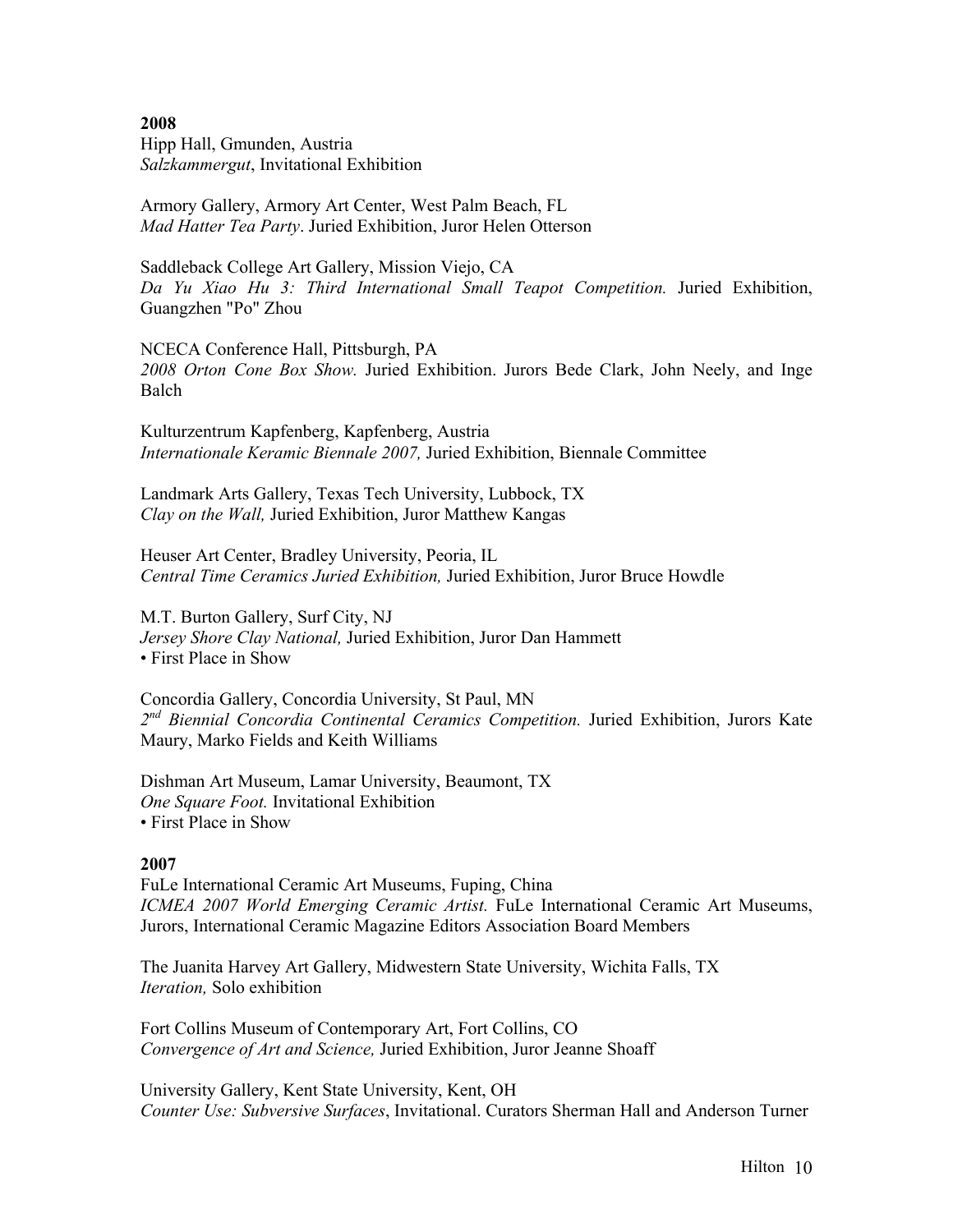Casa Municipal da Cultural, Aveiro, Portugal *VII Bienal International Cerâmica Artistica*, Juried Exhibition, Jury Bienal Committee

Wichita Center for the Arts, Wichita, KS *Wichita National*, Juried Exhibition, Juror Bede Clark

Where I Fell in Love Gallery, Wilkshire, England *International Cup Show.* Juried Exhibition, Juror Bruno Smithe

Ameen Art Gallery, Nicholls State University, Thibodaux, LA Louisiana Ceramic Sculpture: National Juried Exhibition, Jurors Virginia Scotchie/Joe Bova

Leslie Powell Gallery, Lawton, OK *Variant.* Solo Exhibition. Curator Nancy P. Anderson

Zhangjiang Modern Art Museum, Shanghai China *World Contemporary Public Ceramic Art Exhibition*. Juried Exhibition, Juror Zhang Yushan

Alexandre Hogue Gallery, University of Tulsa, Tulsa, OK *Red Heat*, Juried Exhibition, Juror Judy Onofrio • 3<sup>rd</sup> Place in Show

Foundry Art Center, St. Charles, MO *All Media Landscape National*. Juried Exhibition. Juror Joseph Orr • Juror's Award

Student Union Gallery, Emporia State University, Emporia, KS *Untitled.* Invitational. Curator Elaine Henry

Amarillo Museum of Art, Amarillo, TX *Biennial 600: CLAY.* Juried Exhibition, Juror Marilyn Zeitlin (ASU Art Museum) • Juror's Award

Northwest Art Center, Minot State University, Minot, ND *Americans 2000: All Media exhibition*. Juried Exhibition, Juror Gordon McConnell • Juror's Media Award

### **2006**

Clay Art Museum, Houston, TX *Texas Teapot Tournament.* Juried Exhibition, Juror Nick de Vries

W. Keith and Janet Kellogg University Art Gallery, California Polytechnic, Pomona, CA *Ink and Clay*. Juried Exhibition, Jurors Peter Held (Ceramic Research Center) and Marilyn Zeitlin (ASU Art Museum) • Award of Excellence

ArtSpace, Raleigh, NC *Fine Contemporary Craft National Exhibition.* Juried Exhibition, Juror Susan Brandeis (North Carolina State University, faculty)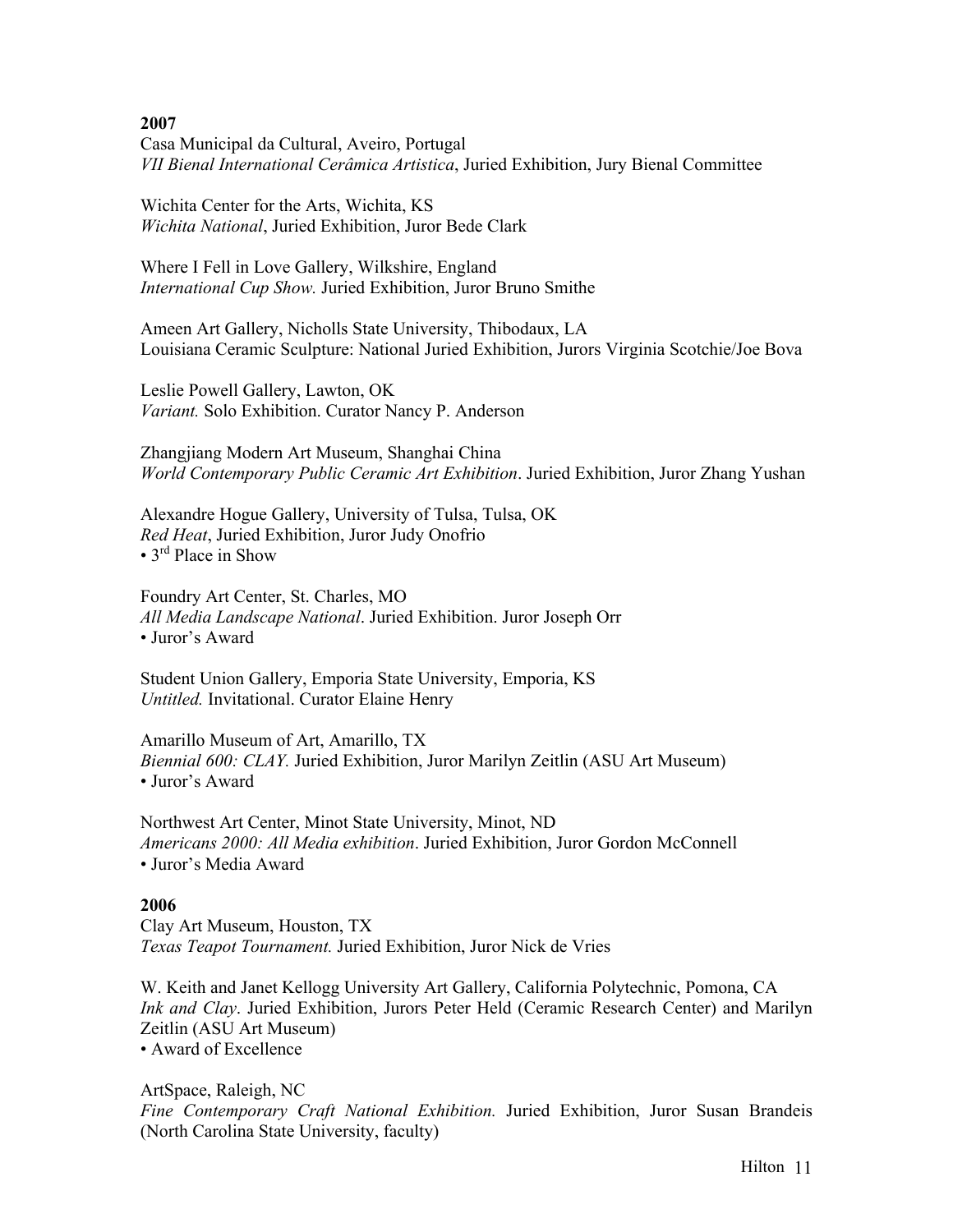Downtown Gallery, Kent State University, Kent, OH *7th Annual National Juried Cup Show.* Juried Exhibition, Juror, Bill Jones (Editor, Pottery Making Illustrated)

Clay Studio, Fort Wayne, IN *Cup: The Intimate Object V.* Juried Exhibition, Juror Pete Pinnell

Lancaster Museum of Art, Lancaster, PA *Crafts National 2006.* Juried Exhibition, Juror Gretchen Keyworth (Fuller Craft Museum, director and curator)

Concordia Gallery, Concordia University, St Paul, MN *Biennial Concordia Continental Ceramics Competition.* Juried Exhibition, Jurors Marko Fields and Keith Williams

### **2005**

Arvada Center for the Arts, Arvada, CO *Trading Voices*. Juried Exhibition, Jurors Marilyn A. Zeitlin (ASU Art Museum) and Dianne Perry Vanderlip (Denver Art Museum)

Meramec Art Gallery, Meramec Community College, St. Louis, MO *Arizona Artist: Past, Present, and Future.* Invitational Exhibition with Don Reitz, Kurt Weiser, Don Bendel, and Jason Hess

Eye Lounge, Phoenix, AZ *Steve Hilton, Self-Similar*. Solo Exhibition

Stark Gallery, Phoenix, AZ *Anomaly,* Solo show

Harry Wood Gallery, Arizona State University, Tempe, AZ *Anomaly.* Solo Exhibition/MFAThesis show. Thesis Committee: Kurt Weiser, Randy Schmidt, and Tom Eckert

A.P. Tell Gallery, Grand Canyon University, Phoenix AZ *Figurative*. Juried Exhibition, Juror Gaylen Stewart

### **2004**

Rosen Gallery, Baltimore, MD *NCECA: National Council on Education for the Ceramic Arts: Arizona Suitcase Show*

Harry Wood Gallery, Arizona State University, Tempe, AZ *Nathan Cummings Exhibition*. Invitational

Eye Lounge. Phoenix, AZ *2,189, . . . 2,190 . . . 2,191.* Guest Artist

Ethel Sergeant Clark Smith Gallery, Wayne Art Center, Wayne, PA *Craft Forms 2004, 10th National*. Juried Exhibition, Juror Melissa G. Post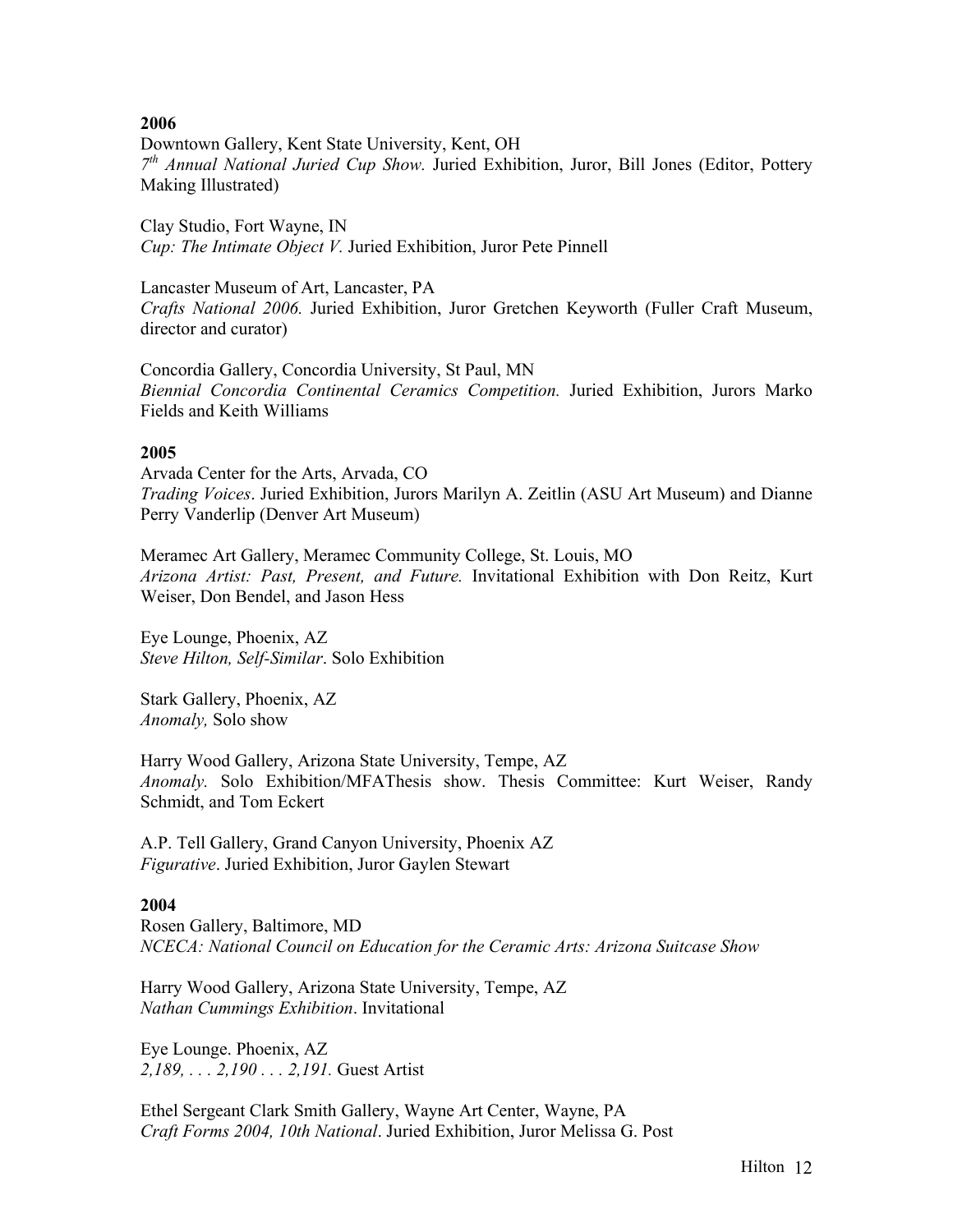Sanbao Jingdezhen Ceramic Institute, Jingdezhen, China *Taking Measures II, 1000 Years of Porcelain.* Juried Exhibition, Juror Michel Conroy

Dolphin Papers, Indianapolis, IN *NCECA: National Council on Education for the Ceramic Arts: Desert Alchemy I*

Herberger Theater Center, Phoenix, AZ *Surface Appeal*. Juried Exhibition, Juror Christine Sandifur

Yeiser Art Center, Paducah, KY *Wood-O-Rama,* Juried Exhibition, Juror Paul Sasso • Honorable Mention

Frist Center for the Visual Arts, Nashville, TN *De'Via: First National Juried Art Competition and Exhibit.* Juried Exhibition, Jurors Kell Black, Cindy Marsh, Greg Schlanger, and Ken Shipley • 3<sup>rd</sup> Place in Show

United States Post Office. Tempe, AZ *Arizona Artist Invitational*

### **2003**

University Gallery, Southern Illinois University, Carbondale, Carbondale, IL *Clay Cup IX*. Juried Exhibition, Juror Richard Shaw

Spanish Village Sculpture Park, Carefree, AZ *Student Sculpture Show*. Juried Exhibition, Juror Alan Hochman • Best of show in Ceramics

Step Gallery, Arizona State University, Tempe, AZ *Statement*. Two-person exhibition

Harry Wood Gallery, Arizona State University, Tempe, AZ *Arizona State University MFA Summer Show*. Juried Exhibition, Juror Trent Guerin • 3<sup>rd</sup> Place in Show

First Lutheran Church, Phoenix, AZ *Building Sustainable Community Relationships: Art and Health Care.* Juried Exhibition, Jurors Mayme Dratz, Susan Copeland, Patti Valdez, Clark Olson, and Alison Dunn • 3<sup>rd</sup> Place in Show

The Cathedral Center for the Arts, Phoenix, AZ *ASU Graduate Ceramic Students*. Invitational Exhibition

Step Gallery, Arizona State University, Tempe, AZ *Wood Sculpture Show.* Juried Exhibition, Juror Tom Eckert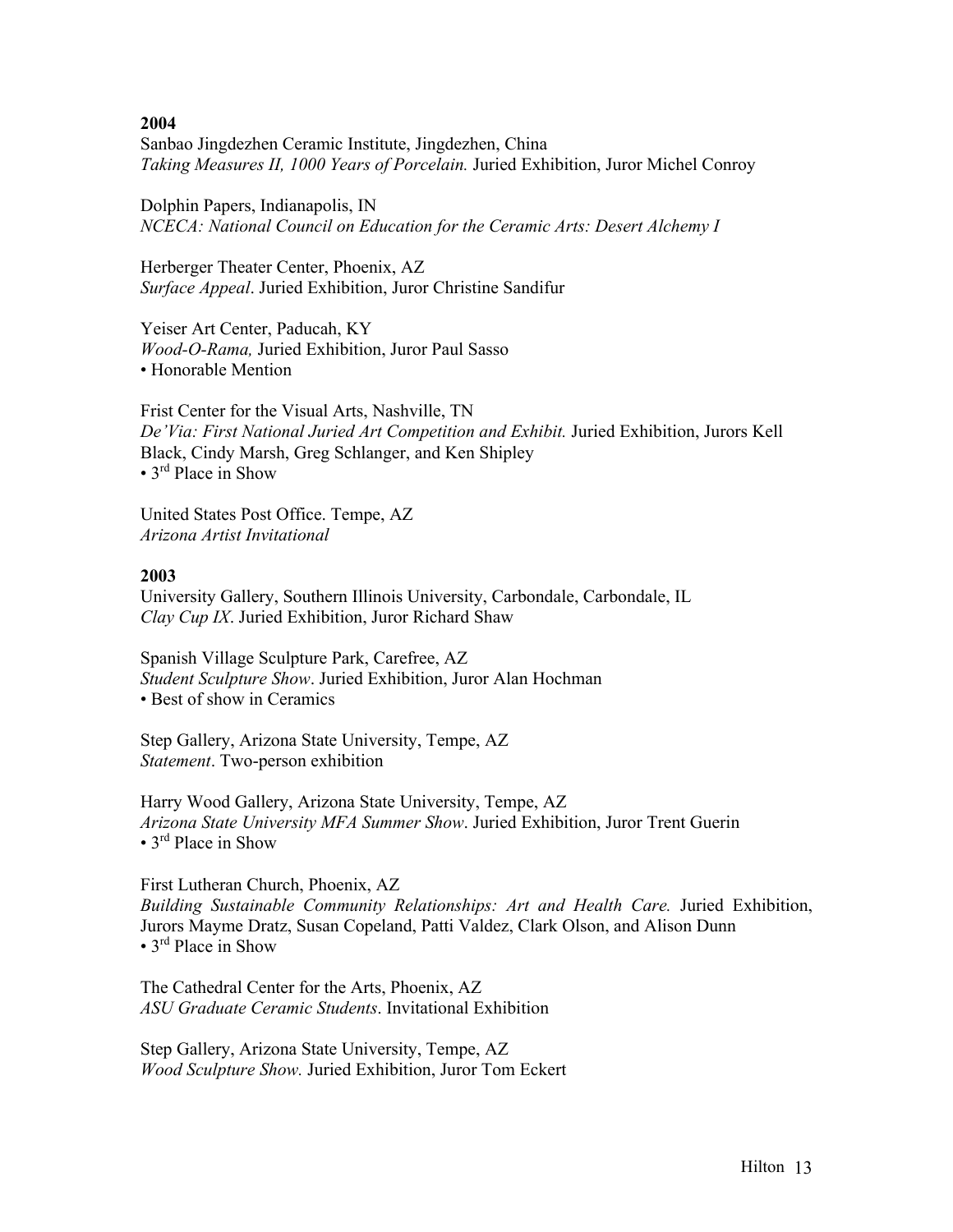Harry Wood Gallery, Arizona State University, Tempe, AZ *Arizona State University MFA Summer Show*. Juried Exhibition, Juror Brady Roberts

Step Gallery. Arizona State University. Tempe, AZ *Ceramic MFA and Faculty Show*

La Melgosa Studio, Phoenix, AZ *Printed Matter V*. Juried Exhibition, Juror Patrick Mayton

United States Post Office, Tempe, AZ *Arizona Artist Invitational*

Harry Wood Gallery, Arizona State University, Tempe, AZ *New Graduate Student Group Show*

# **2001**

University Library Gallery, Southwest Illinois State University, Belleville, IL *Lanterns Revisited*. Solo exhibition

Student Exhibition Center, Missouri State University, Springfield, MO *Lanterns*. Solo exhibition

# **MAJOR INVITATIONAL EXHIBITIONS**

# **2019**

The Amy Graves Ryan Fine Arts Gallery, McMurray University, Abilene, TX *Graph III.* Solo Exhibition. Curator, Jennifer Nichols and Kathie Walker-Millar

# **2018**

*The Nancy Fyfe Cardozier Gallery,* University of Texas Permian Basin. Odessa, TX *Graph II.* Invitational Solo Exhibition. Curator Chris Stanley.

# **2017**

Lightwell Gallery, University of Oklahoma, Norman, OK *Graph I.* Solo Exhibition with Collaborator, Dr. Dale McDonald. Curator Stewart Asprey

# **2016**

Martin Museum of Art, Baylor University, Waco, TX *Multiplicity.* Six Person Exhibition

# **2015**

Colorado Mesa University Gallery, Colorado Mesa University, Grand Junction, CO *Austerity.* Solo Exhibition

Tarrant County College Northwest Campus, Lakeview Gallery, Fort Worth, TX *Austerity II.* Solo Exhibition

# **2014**

LA ArtCore, Brewery Annex. Los Angeles, CA Perception*. Two person Exhibition, Curator Lydia Takeshita*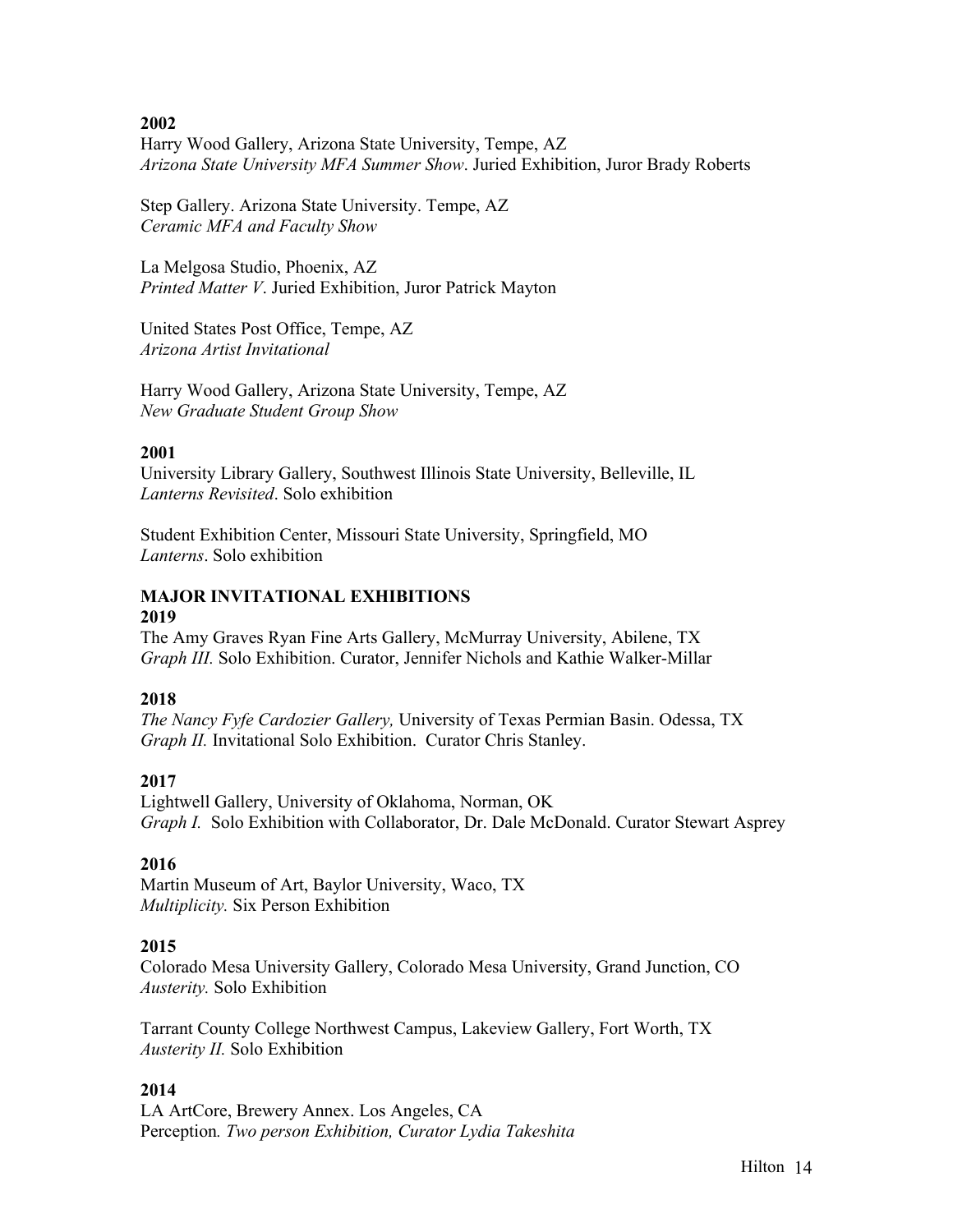Cohn Drennan Contemporary, Dallas, TX *Intuition.* Two Person Exhibition, Curator Cohn Drennan

# **2010**

Fort Worth Community Art Center, Forth Worth, TX *Recognition.* Solo Exhibition

# **2008**

Fain Fine Art Gallery, Midwestern State University, Wichita Falls, TX *Iteration,* Solo Exhibition

# **2007**

Leslie Powell Gallery, Lawton, OK *Variant.* Solo Exhibition. Curator Nancy P. Anderson

# **2005**

Eye Lounge, Phoenix, AZ *Steve Hilton, Self-Similar*. Solo Exhibition

Harry Wood Gallery, Arizona State University, Tempe, AZ *Anomaly.* Solo Exhibition/Thesis show. Thesis Committee: Kurt Weiser, Randy Schmidt

# **2001**

Student Exhibition Center, Missouri State University, Springfield, MO *Lanterns*. Solo Exhibition

# **CATALOGS AND PUBLICATIONS 2019**

*Class: Clay and Glass, International Glass and Ceramic Exhibition.* Chulalongkorn University Art Museum, Bangkok, Thailand

*Espresso and Cappuccino Cups: 100 Artists, XI*. Artistica, Forlì, Italy

# **2018**

*22st San Angelo National Ceramics Competition.* San Angelo Art Museum. San Angelo, TX

# **2017**

*Small Art Objects 2017*. A.I.R. Vallauris. Vallauris, France

*12th International Colony of Art Ceramics V-oglje 2017*. Museum of the Commune Sencur. Sencur, Slovenia

# **2016**

*Gold Coast International Ceramic Award.* Gold Coast, Australia

# **2016**

*21st San Angelo National Ceramics Competition.* San Angelo Art Museum. San Angelo, TX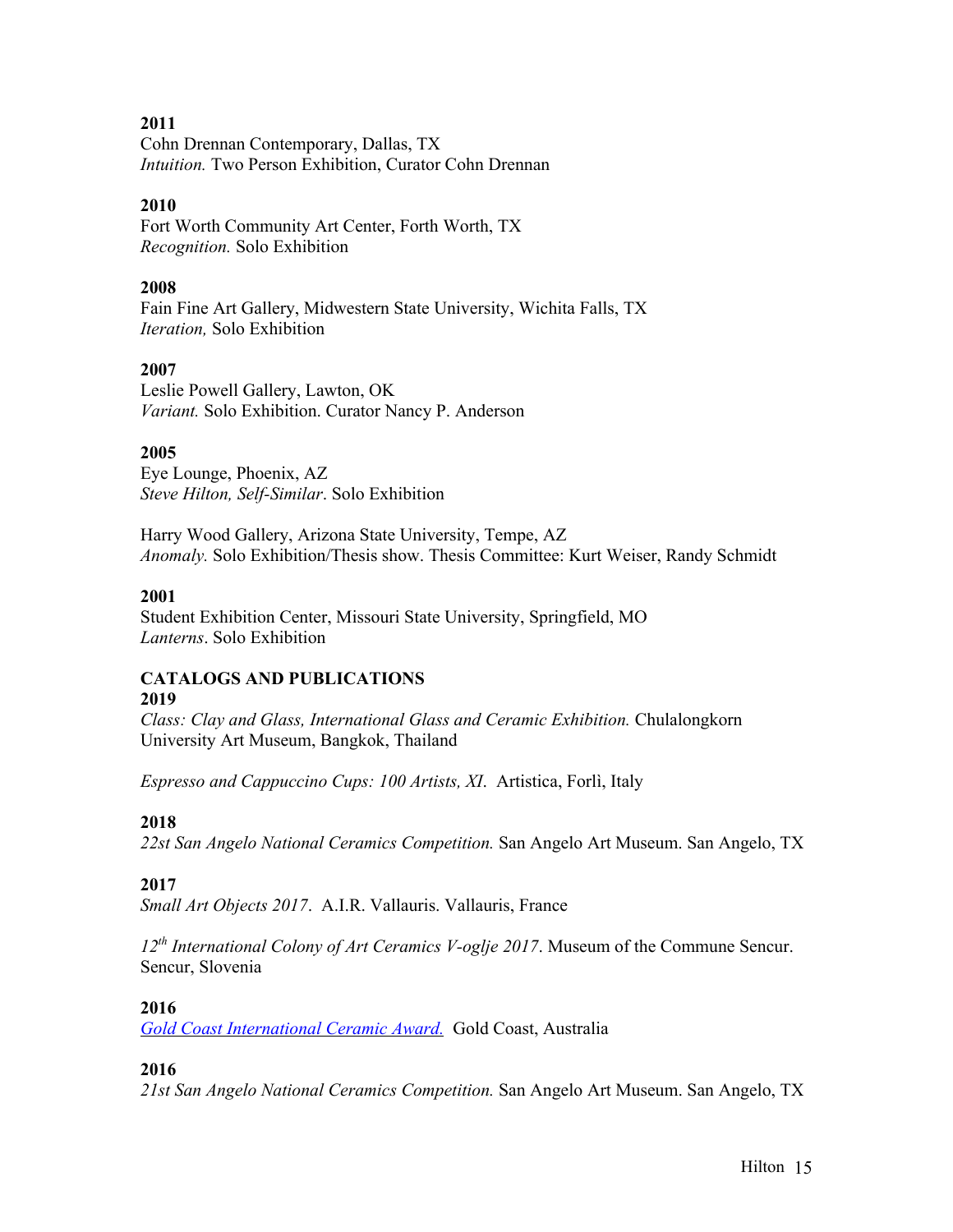*Finding Clay, Finding Balance.* Ceramics Monthly (April). Westerville, OH

*Mungyeong Traditional Chasabal Festival (teabowl festival),* Mungyeong, Korea

*Stille Kraft und Powerdrink*. Keramikmuseum Westerwald, Höhr-Grenzhausen, Germany

*Austerity.* The Daily Sentinel, Grand Junction, CO

*Self Made: 15 Years of Eye Lounge.* Vision Gallery, Chandler, AZ

*Austerity Revisited: Ceramic Art Decorates NW.* Tarrant County Collegian, Fort Worth, TX.

# **2014**

*Difusion Artes De Agua Y Fuego Notes (Dissemination Arts Of Water And Fire),* Revista Cerámica De Argentina. December 2014. Pavel Alejandro Barrios Sosa

*Twentieth San Angelo National Ceramics Competition.* San Angelo Art Museum. San Angelo, TX

*Contemporary Art of the Southwest.* Shiffler Publishing, Atglen, PA

# **2013**

*Cluj Ceramic Biennale*. Museum of Art Cluj-Napoca, Cluj, Romania

*From Yellow Clay to Black Gumbo: Eighteen Earth Movers in the Lone Star State.* Pollock Gallery, Southern Methodist University, Dallas, TX

# **2012**

*CraftTexas.* Asher Gallery, Houston Center for Contemporary Craft, Houston, TX

# **2011**

*Sustainable Ceramic Exhibition.* The Art Museum, Chulalongkorn University, Bangkok, Thailand

*31 Concurs International de Ceramica*. Museu de Ceramica de l'Alcora, Alcora, Spain *Seapots.* Atelier 2 Ceramica, Cascais, Portugal

*Within the Landscape/the Landscape Within.* The Emily Davis Gallery, Mary Schiller Myers School of Art, University of Akron

# **2010**

*Feats of Clay XXIV*. Lincoln Arts Center, Lincoln, CA

*Ceramics Monthly.* San Angelo National Ceramics Exhibition. September 2010 *Eighteenth San Angelo National Ceramics Competition.* San Angelo Art Museum. San Angelo, TX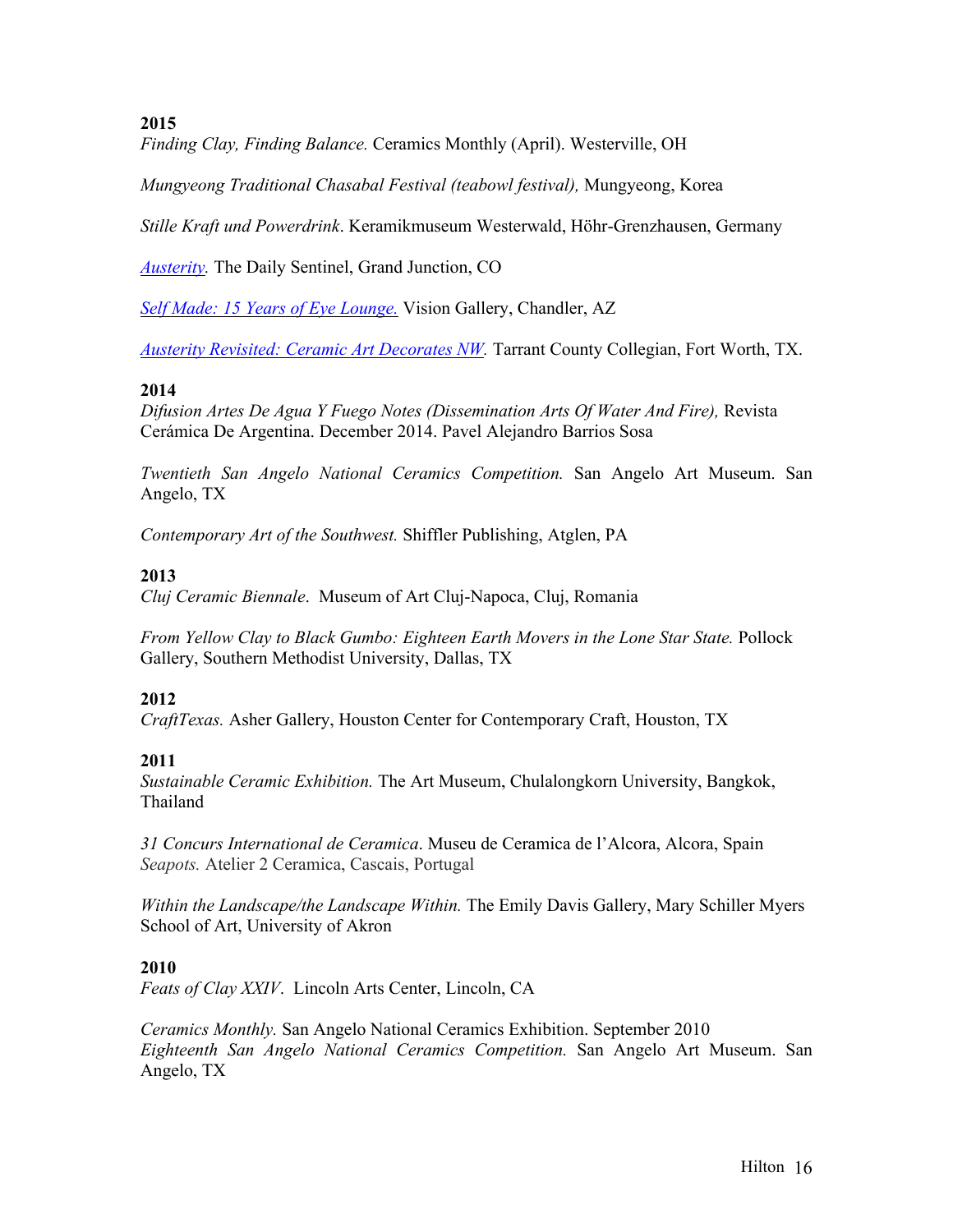*Freiraum 18.* Freiraum 18 Exhibition and Symposium. Futtsu, Japan

*American Ceramics Invitational*. Dao Artspace, Xian, China, Invitational Exhibition, Editor, I Chi Hsu

## **2009**

*The Jingdezhen International Contemporary Ceramic Art Exhibition*. Jingdezhen Ceramic Art Exhibition, Jingdezhen, China

*Ink and Clay*. W. Keith and Janet Kellogg University Art Gallery, California Polytechnic, Pomona, CA

*Mesa Contemporary Arts'30th Annual Contemporary Crafts Exhibition.* Wilson and Ruby Dobson Gallery, Mesa Contemporary Arts, Mesa, AZ

### **2008**

*Ceramics Monthly.* San Angelo National Ceramics Exhibition. September 2008

*500 Chargers and Plates.* Lark Books, New York, NY

### **2007**

*2008 Sidney Myer Fund International Ceramic Award*. Shepparton Art Gallery, Shepparton, Australia

*500 Ceramic Sculptures.* Lark Books, New York, NY

*Serendipity.* Live*.* San Angelo, TX. May 2008, v2, i5

*Seventeenth San Angelo National Ceramics Competition.* San Angelo Art Museum. San Angelo, TX

*Da Yu Xiao Hu 3: Third International Small Teapot Competition.* Saddleback College Art Gallery. Mission Viejo, CA

*Clay on the Wall.* Landmark Arts Gallery, Texas Tech, Lubbock, TX

*VII Bienal International Cerâmica Artistica*. Casa Municipal da Cultural, Aveiro, Portugal

*Earthenware.* Times Record News, Wichita Falls, TX. January 13 2008

*Iterations.* Wichita Falls Literary and Art Review, Wichita Falls, TX. August 2008

*Convergence of Art and Science.* Fort Collins Museum of Contemporary Art. Fort Collins, CO

*ICMEA 2007 World Emerging Ceramic Artist Competition.* FuLe International Ceramic Art Museums, Shaanxi, China. Jurors, International Ceramic Magazine Editors Association *World Contemporary Ceramic Art Exhibition*. Zhangjiang Modern Art Museum. Shanghai China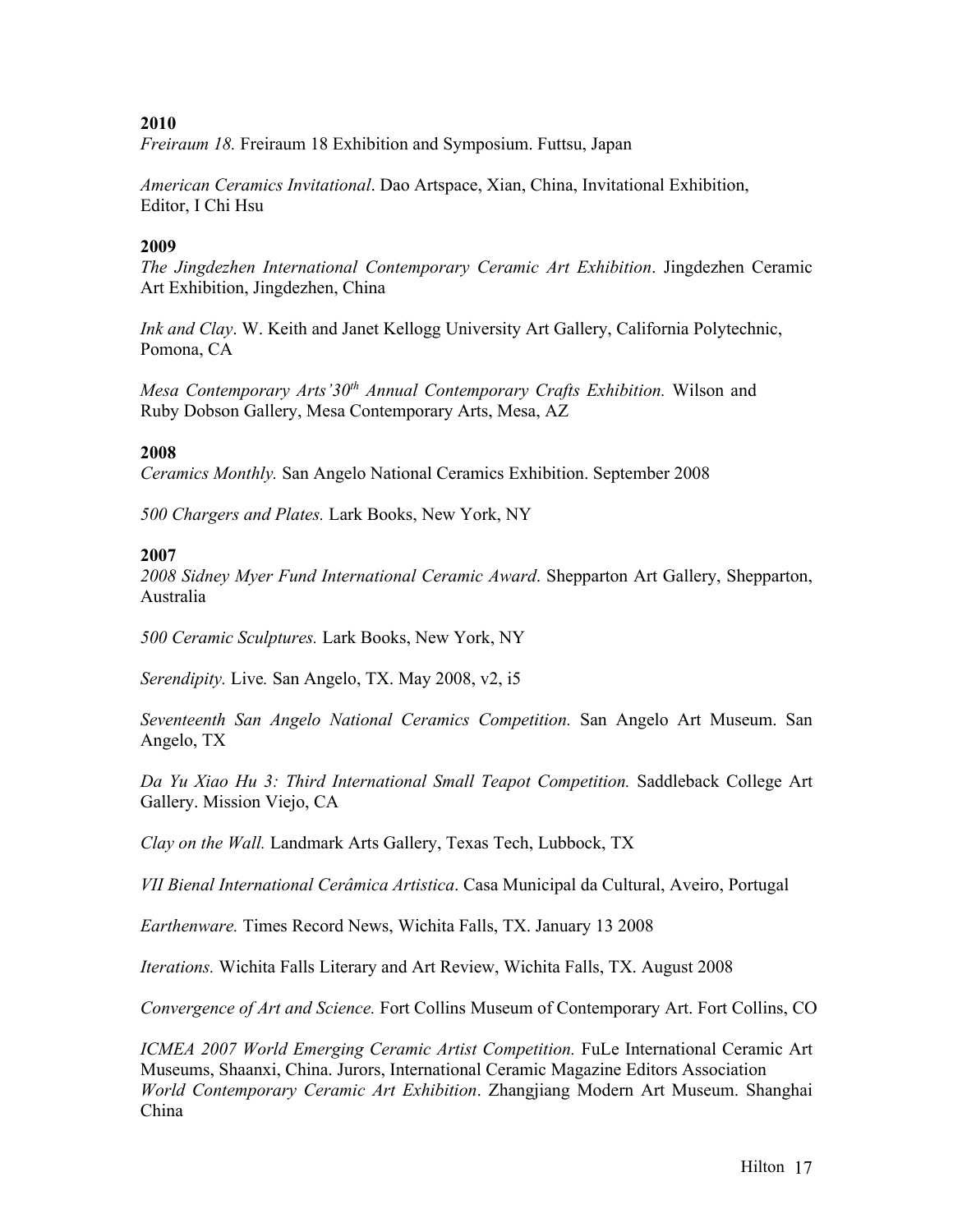*Internationale Keramic Biennale 2007.* Kulturzentrum Kapfenberg, Kapfenberg, Austria

*Red Heat*. University of Tulsa, Tulsa, OK

## **2006**

*Phoenix: 21-Century City.* Phoenix Cultural Center, Phoenix, AZ

*Amarillo Biennial 600: CLAY.* Amarillo Museum of Art, Amarillo, TX

*Fine Contemporary Craft National Exhibition.* ArtSpace, Raleigh, NC

*Crafts National 2006.* Lancaster Museum of Art, Lancaster, PA

*Ink and Clay 2006.* Online Catalog. http://www.csupomona.edu/~kellogg\_gallery /webcontent/Clay\_Artists/Hilton.html

### **2004**

*Taking Measures II, 1000 Years of Porcelain.* Sanbao. Jingdezhen Ceramic Institute. Jingdezehen, China

*The First National Juried Art Competition and Exhibit: De'Via. Frist Center for the Visual* Arts, Nashville, TN

*Creative Spaces.* Herberger College of Fine Art, Tempe, AZ

*Woodorama*. Yeiser Art Center. Paducah, KY

*Funky and Functional?* Paducah Sun. Paducah, KY. June 27, 2004

*Earthly Art.* Arizona State University Insight. Tempe, AZ. January 23, 2004

### **PERMANENT COLLECTIONS**

Contemporary Ceramics Gallery, Taipei, Taiwan

Chulalongkorn University Museum of Art. Bangkok, Thailand. *Untitled Teapot*

Shangyu Museum of Contemporary Ceramic Art, Shangyu, China

Shangyu Celadon: Modern International Ceramic Art Center. Shangyu, China

Museum of the Commune Sencur. Sencur, Slovenia. *Untitled Teapot*

Centro de Artesanía de Aragón, Monasterio de Samos. Zaragoza, Spain. *Blue on Black*

Museo Civico Rocca Flea. Citta Di Gualdo Tadino Italy. *Blue on Black*

Mungyeong Ceramics Museum*,* Mungyeong, Korea. *Untitled Teabowl*

Gold Coast City Gallery, Gold Coast, Australia. *Untitled Teapot*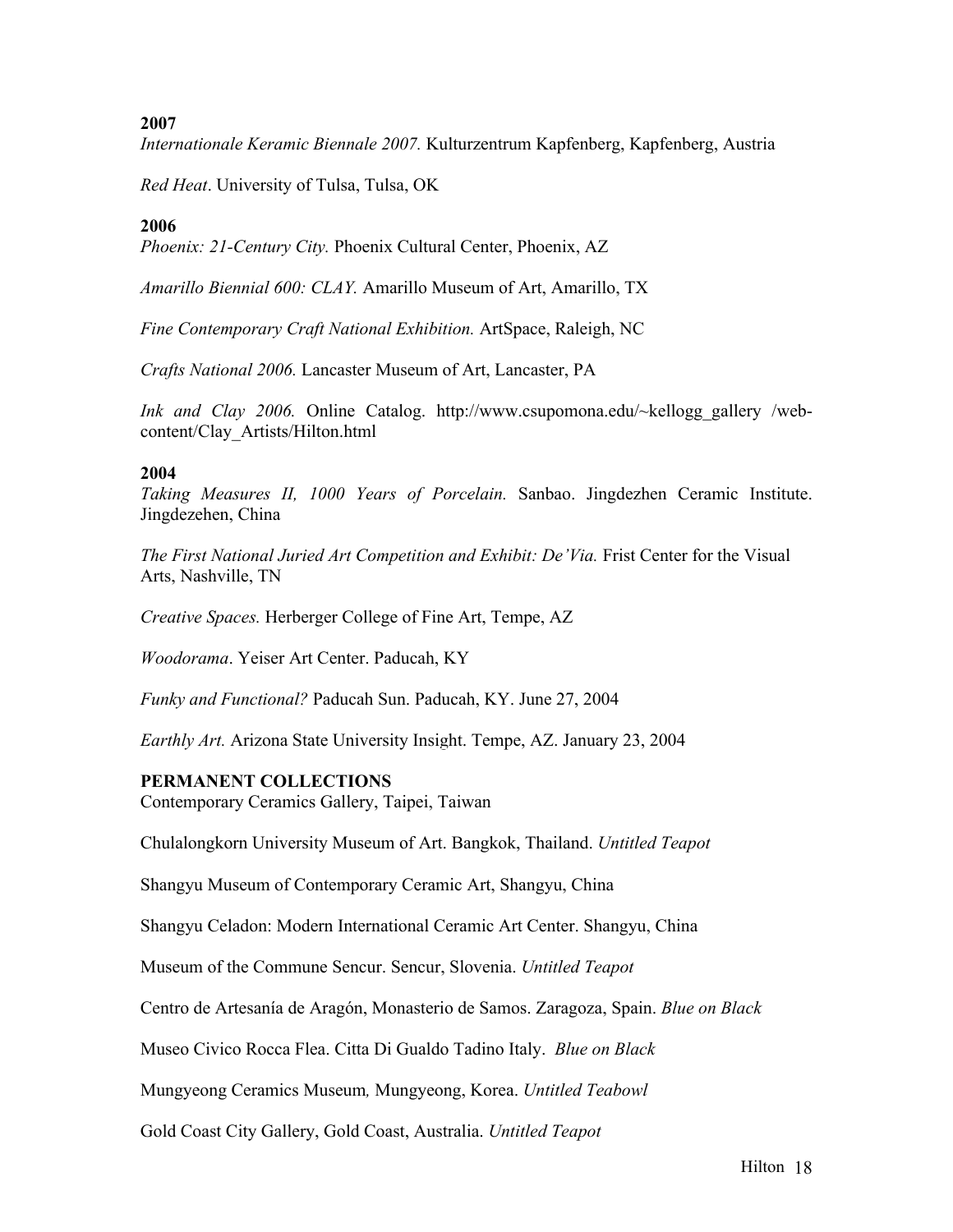#### **PERMANENT COLLECTIONS (continued)**

Ceramart Foundation and Ceramics Now Association. Cluj, Romania. *Tea for 34* Sculptural Objects And Design. Fremantle, Australia. *Geo* Midwestern State University. Wichita Falls, TX. *Blue on Black* Museu de Ceramica de l'Alcora. Alcora, Spain. *Tea for 7* Chulalongkorn University. Bangkok, Thailand. *Untitled Teapot* Mae Fah Luang University. Chiang Rai, Thailand. *Untitled Teapot* Museum of Contemporary Ceramic Art. Camagüey, Cuba. *Ceri*  FuLe International Ceramic Art Museums. Fuping, China. *Tea for 47* Casa Municipal da Cultural. Aveiro, Portugal. *Tea for 47* San Angelo Museum of Art. San Angelo, TX. *Untitled Teapot* Jingdezhen Ceramic Institute. Jingdezhen, China. *Untitled Teapot* Shepparton City Art Gallery. City of Shepparton, Australia. *Tea for 48*  Zhangjiang Modern Art Museum. Shanghai, China. *Green on Torus* Yixing Ceramic Museum. Yixing, China. *Untitled Teapot* Kulturzentrum Kapfenberg, Kapfenberg, Austria. *Green on Torus II* Emporia State University. Emporia, KS. *Untitled Teapot* Concordia University. St. Paul, MN. *Untitled Teapot* Jingdezhen Ceramic Art Institute. Jingdezhen, China. *Porous Cup* Arizona State University. Mars Space Flight Facility, Tempe, AZ. *Ares* Sanford M and Diane Besser. Santa Fe, NM. *Fingerprints in Blue, Red, and Green* Kamm Teapot Foundation. Statesville, NC. Untitled Teapot Midge Golner. Phoenix, AZ. *Self Portrait* The Rosen Group. Baltimore, MD. *Two* John Armstrong and Joan Prior. Phoenix, AZ. *Coming Through* Ron Isaacs. Fort Wayne, IN. *Untitled Cup*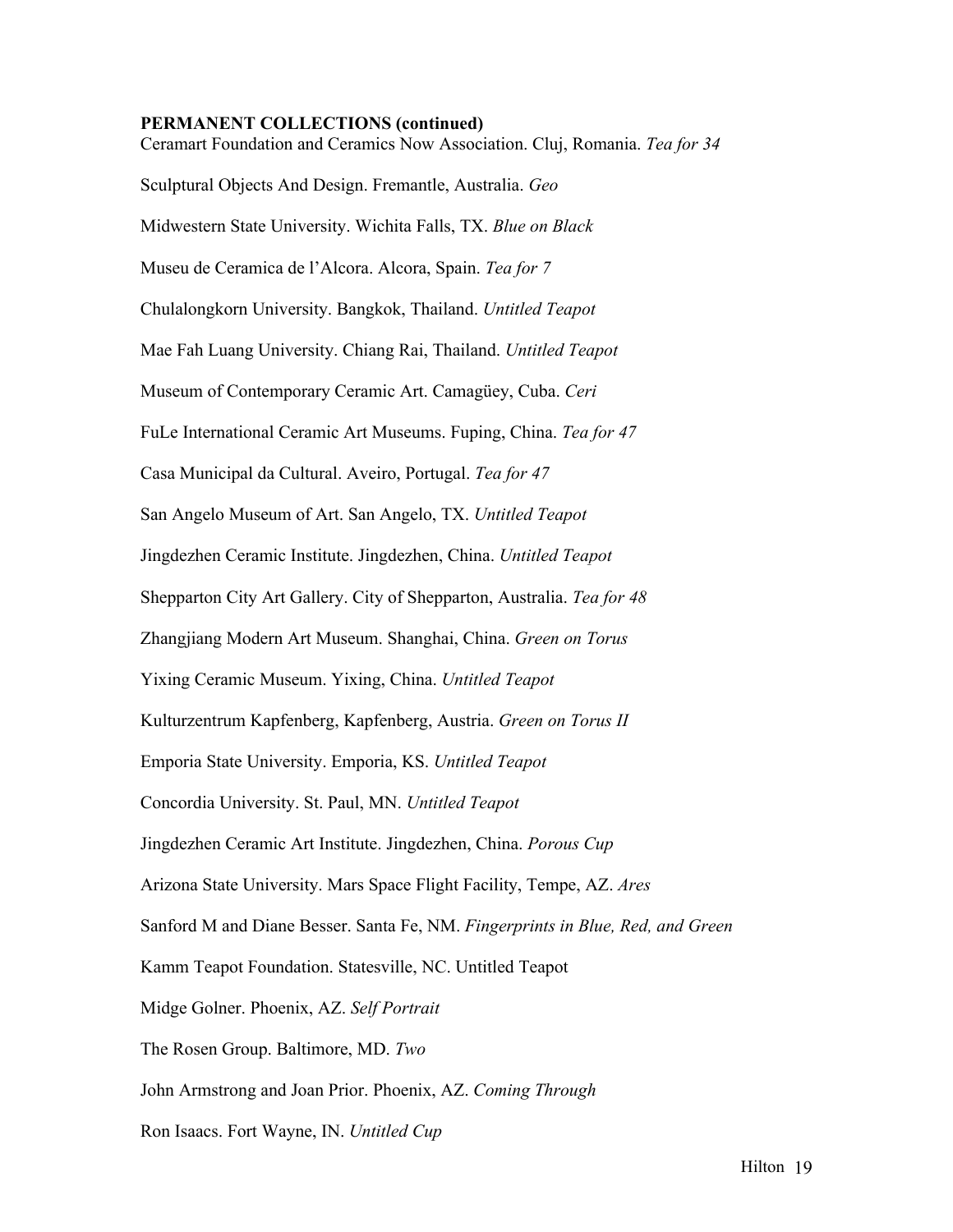# **PERMANENT COLLECTIONS (continued)**

Ladue Public Schools. Ladue, MO. *Lantern #54*

Las Cruces Museum of Art, Las Cruces, NM

# **RESIDENCIES**

### **2019**

Shangyu Celadon: Modern International Ceramic Art Center. Shangyu, China

# **2017**

12TH International Symposium of Ceramic Art, V-Oglje 2017. Institut V-Oglje Ceramic Centre, Sencur, Slovenia

### **2016**

International Symposium: 2016 Barcelona. International Hub of Ceramics El Torn, Barcelona, Spain.

### **2015**

Mungyeong Traditional Chasabal Festival, Mungyeong, Korea *International Exchange Symposium and Exhibition*, Curator Charlie Youn

# **2012**

Sculptural Objects and Design Australia International Residency Program, Freemantle, Australia

• Five-week artist in residency

# **2010**

Jingdezhen Ceramics Institute, Jingdezhen, China • One-month artist in residency

### **2010**

Makki Art Complex, Futtsu, Japan

• One-month artist in residency

### **2008**

Jingdezhen Ceramics Institute, Jingdezhen, China • One-month artist in residency

#### **WORKSHOPS, DEMONSTRATIONS AND LECTURES 2019**

NCECA Roundtable Discussion, NCECA Minneapolis, Minneapolis, MN • Invited speaker with 2019 Keynote Lecturer, Winona LaDuke, Cannupa Hanska Luger, Shanai Matteson and moderator Hideo Mabuchi

### **2018**

Richland College, Dallas Community College, Dallas, TX • Invited Artist, public lecture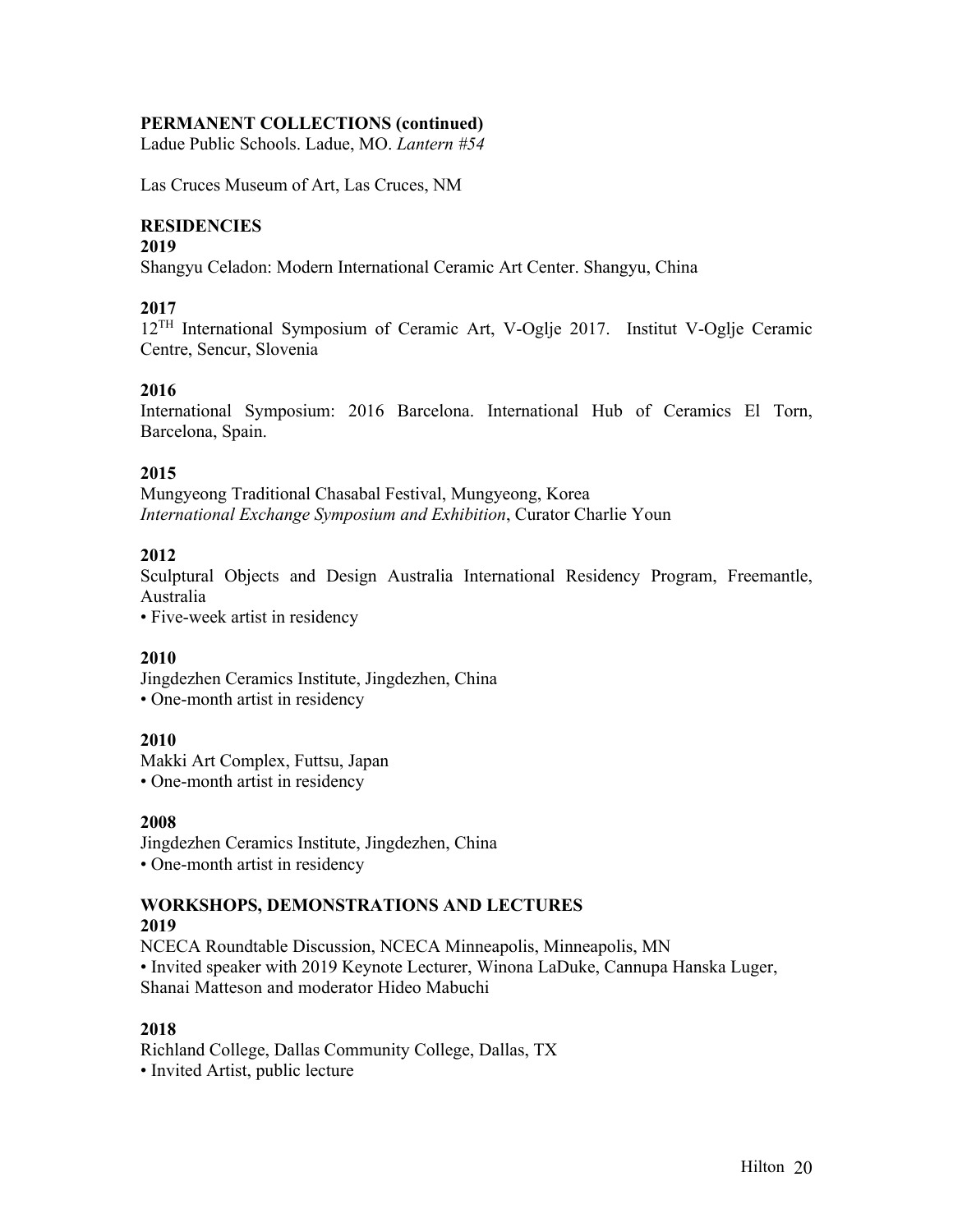SUNY-Potsdam, Potsdam, NY • Invited Artist, public lecture

Institut V-Oglje Ceramic Centre, Sencur, Slovenia • Invited Artist, demonstration, lecture

The University of Oklahoma, Norman, OK • Invited artist, workshop and lecture

# **2016**

El Torn, Barcelona, Spain • Invited artist, exhibition, demonstration and lecture

Meramec Community College, St. Louis, MO • Invited artist, exhibition and demonstration

### **2015**

*Mungyeong Traditional Chasabal Festival (teabowl festival),* Mungyeong, Korea • Invited Artist, exhibition and demonstration

Colorado Mesa University, Grand Junction, CO • Visiting Artist, slide presentation and gallery installation/workshop

Tarrent County College Northwest Campus, Fort Worth, TX • Visiting Artist, gallery installation/workshop

Brookhaven College, Dallas, TX • Visiting Artist, slide presentation and workshop

# **2012**

International Conference on Traditional and Advanced Ceramics (ICTA2012). Bangkok,

Thailand • Invited Speaker, *Ceramics Sustainability*

Sculptural Objects and Design Australia International Residency Program, Fremantle, Australia

# **2011**

Chulalongkorn University, Bangkok, Thailand • Slide presentation and workshop

Chulalongkorn University, Bangkok, Thailand • Slide presentation and workshop for the Thailand National High School Art Symposium

Conference on Cost Saving in Ceramic Process for High Efficiency*.* Chulalongkorn University, Bangkok, Thailand.

• Keynote Speaker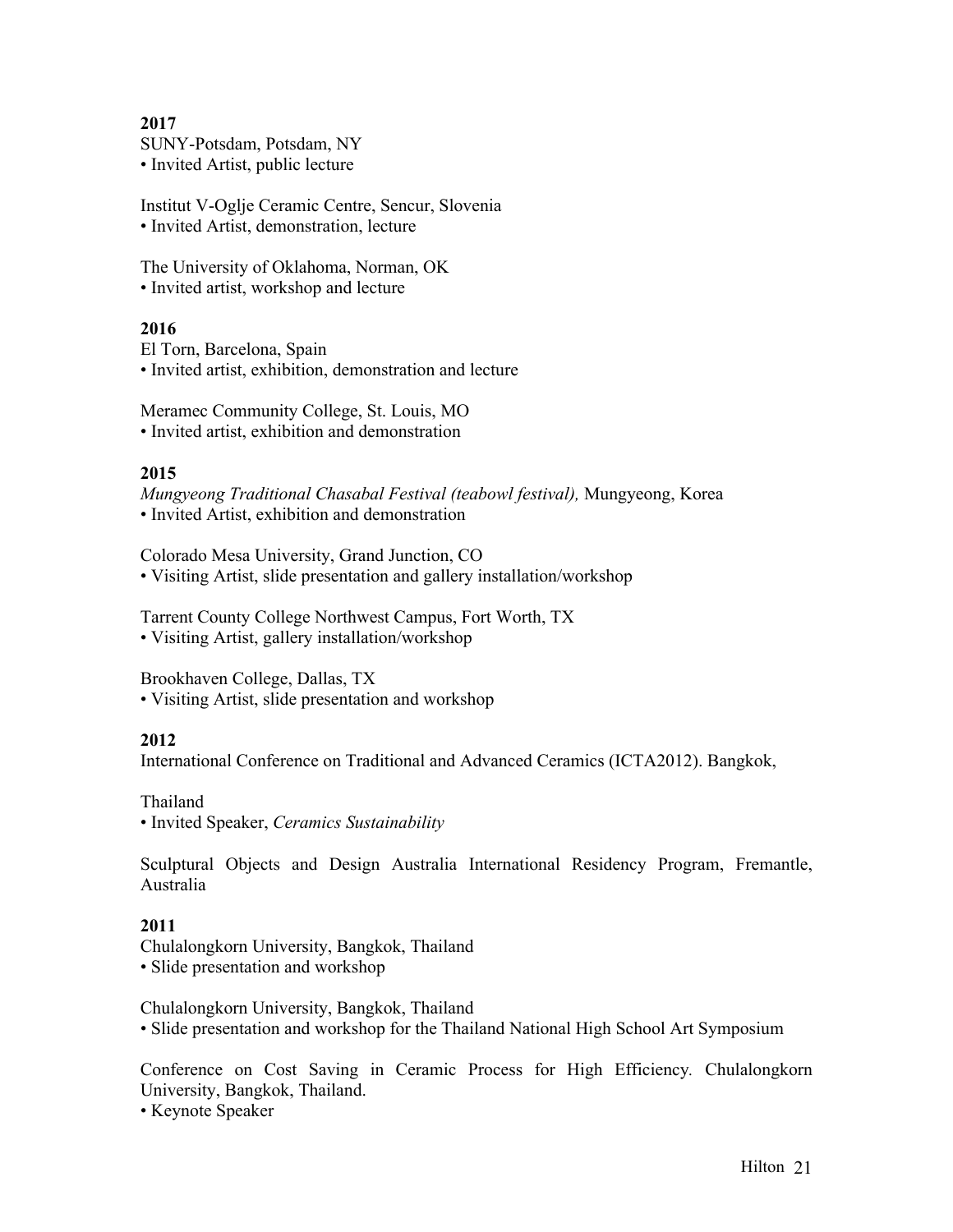Chulalongkorn University, Bangkok, Thailand • Slide presentation and workshop

Mae Fah Luang University, Chiang Rai, Thailand • Slide presentation and workshop

Missouri State University • Slide presentation

# **2010**

The 7th Puerto Príncipe 2010 International Symposium in Ceramic Art, Doña Iris Art Ceramics Studio Camagüey, Cuba

• Slide presentation

Jingdezhen Ceramics Institute, Jingdezhen, China • Slide presentation

Concordia University, Minneapolis, MN

- Slide presentation
- Workshop

Kemp Center for the Arts, Wichita Falls, TX • Slide presentation and Gallery Talk

### **2009**

Rollins College, Winter Park, FL

• Slide presentation

University of Texas at Tyler, Tyler, TX

- Slide presentation
- One-day workshop

Stephen F. Austin State University, Nacogdoches, TX

• Slide presentation

• Two-day workshop

Arizona State University, Tempe, AZ • Lecture (Preparing Future Faculty): *First Year of Tenure Track Teaching*

### **2008**

Mae Fah Luang University, Chiang Rai, Thailand • Slide presentation

San Angelo Museum of Art, San Angelo, TX • Slide presentation

Jingdezhen Ceramics Institute, Jingdezhen, China • Slide presentation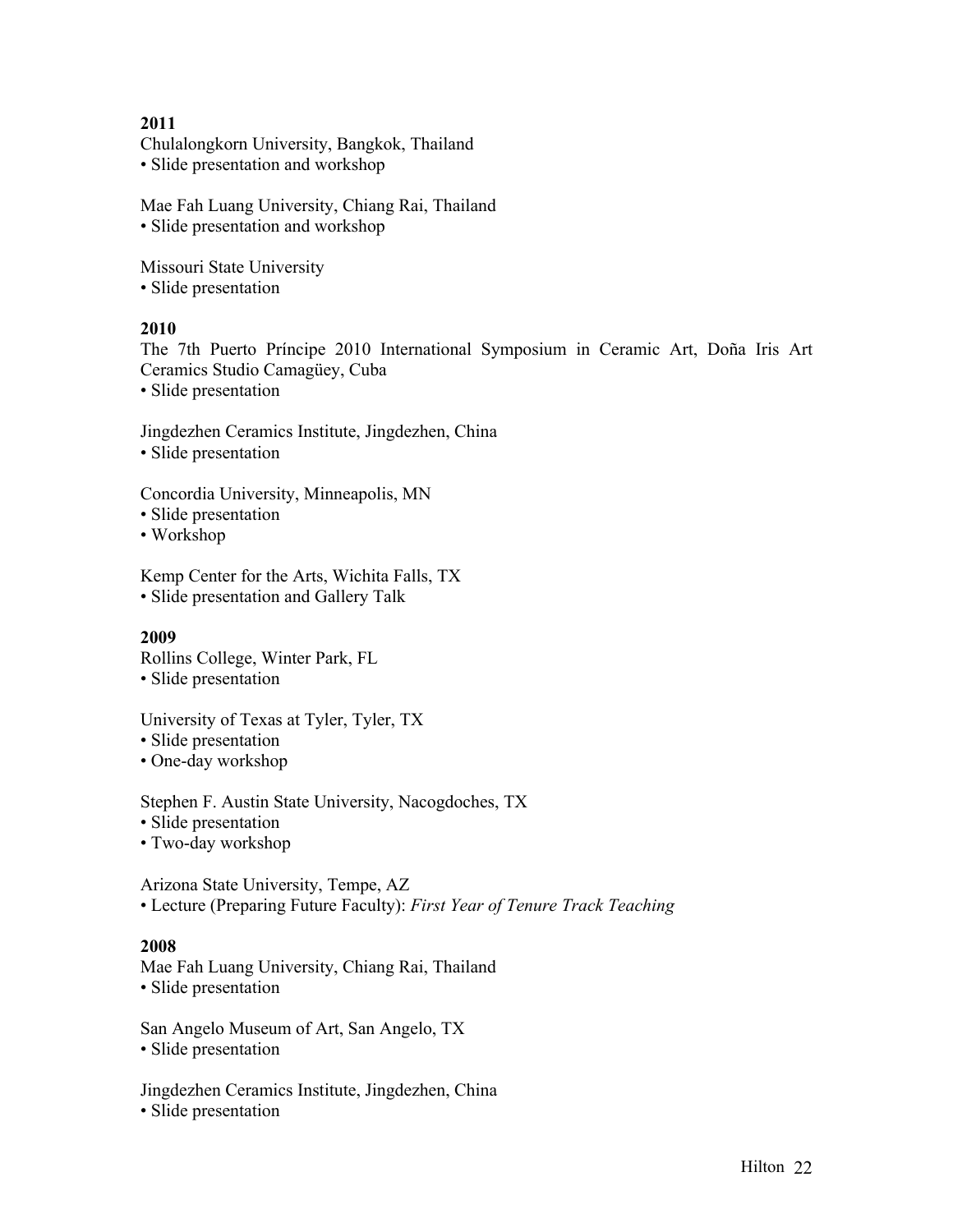Arizona State University, Tempe, AZ • Slide presentation

Arizona State University, Tempe, AZ • Lecture (Preparing Future Faculty): *Applying for Tenure Track Teaching Positions*

Emporia State University

• Slide presentation, exhibition (Three Day workshop/installation with students)

### **2006**

Kemp Center for the Arts, Wichita Falls, TX • Slide presentation (Wichita Falls Art Society)

Central Arizona State College, Coolidge, AZ • Slide presentation

Cochise College, Cochise County, AZ

• Demonstration

• Slide presentation

### **2005**

Modesto Community College, Modesto, CA • Demonstration and slide presentation

### **2004**

Meramec Community College, St. Louis, MO

• Slide presentation

Ceramic Research Center, Arizona State University. Tempe, AZ

• Slide presentation

Arizona Clay, Tempe AZ • Slide presentation

### **2003**

Ceramic Research Center, Tempe, AZ • One-day workshop for Leadership of Tempe

### **SERVICE (by academic year) 2019-2020**

- Faculty in Residence: Legacy Hall
- University Committee: Environment, Health, Safety, and Risk Management Committee.
- University Committee: Teacher Education Evaluation Committee
- University Committee: Tenure and Promotion
- University Task Force: Service Learning and High-Impact Practices
- College of Fine Art Committee: 40<sup>th</sup> Anniversary Celebration
- Faculty Mentor: Dr. Christopher Vivio and Corey Robinson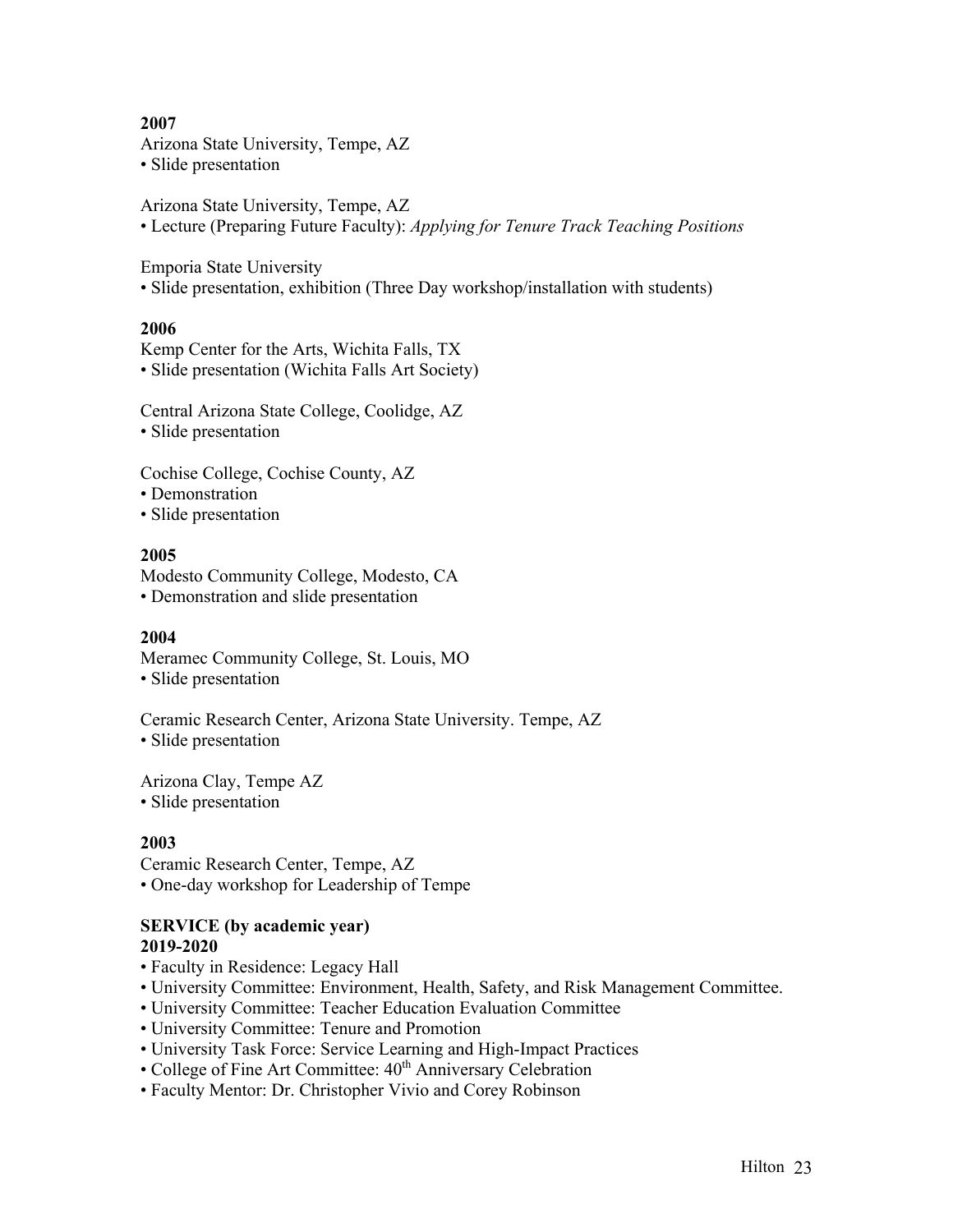- Facilitating year-long Ceramics Resident Artist at MSU: Nate Ditzler
- Facilitated Continuing Education Courses for Ceramics (two courses)
- MSU Ceramics Sale (sale benefiting the ceramics area)
- Facilitated Wichita Falls 7th Annual Empty Bowls Fundraiser. 1000 bowls made
- Departmental Committee: Recruitment (Chair)
- Departmental Committee: NASAD Accreditation Committee
- Departmental Committee: Safety and Student Access Committee
- Departmental Committee: Art Department Accreditation Committee
- Departmental Committee: Art Department Scholarship Committee
- Departmental Committee: Art Orientation
- Coordinator for MSU's High School Art Competition
- Facilitated student entries into juried art exhibition
- Workshop: MSU Honors Leadership Course (4 workshops/lectures)
- It Takes a Village:  $5<sup>th</sup>$  Grade
- Donated art to: Empty Bowls, Wichita Falls, TX, NCECA Cup Sale
- Recruitment: Facilitated a booth at the Texas Art Educators Association Conference
- Facilitated \$8,000 in scholarship monies with the help of Pam Moller's matching funds
- Facilitated the MSU Canan Food Scholarship

### **2018-2019**

**•** NCECA - Round Table Panel with 2019 Keynote and two other distinguished panelist - (National Council on the Education of Ceramic Art)

- Faculty in Residence: Legacy Hall
- University Committee: Environment, Health, Safety, and Risk Management Committee.
- University Committee: Teacher Education Evaluation Committee
- University Committee: Tenure and Promotion
- University Task Force: Service Learning and High-Impact Practices
- College of Fine Art Committee: 40<sup>th</sup> Anniversary Celebration
- Faculty Mentor: Dr. Christopher Vivio
- Facilitating year-long Ceramics Resident Artist at MSU: Austyn Taylor
- Facilitated Continuing Education Courses for Ceramics (two courses)
- MSU Ceramics Sale (sale benefiting the ceramics area)
- Facilitated Wichita Falls 7th Annual Empty Bowls Fundraiser. 1000 bowls made
- Departmental Committee: Recruitment (Chair)
- Departmental Committee: NASAD Accreditation Committee
- Departmental Committee: Safety and Student Access Committee
- Departmental Committee: Art Department Accreditation Committee
- Departmental Committee: Art Department Scholarship Committee
- Departmental Committee: Art Camp art camp for all MSU art students
- Coordinator for MSU's High School Art Competition
- Facilitated student entries into juried art exhibition
- Workshop: MSU Honors Leadership Course (4 workshops/lectures)
- It Takes a Village:  $5<sup>th</sup>$  Grade
- Arts Council Wichita Falls, Hands on workshop
- Donated art to: Empty Bowls, Wichita Falls, TX, NCECA Cup Sale
- Juror: For the Texas Veterans of Foreign Affairs Scholarship Art Competition
- Recruitment: Recruitment trip to Carter Riverside High School
- Recruitment: Facilitated a booth at the Texas Art Educators Association Conference
- Kemp Center for the Arts: Artist Lecture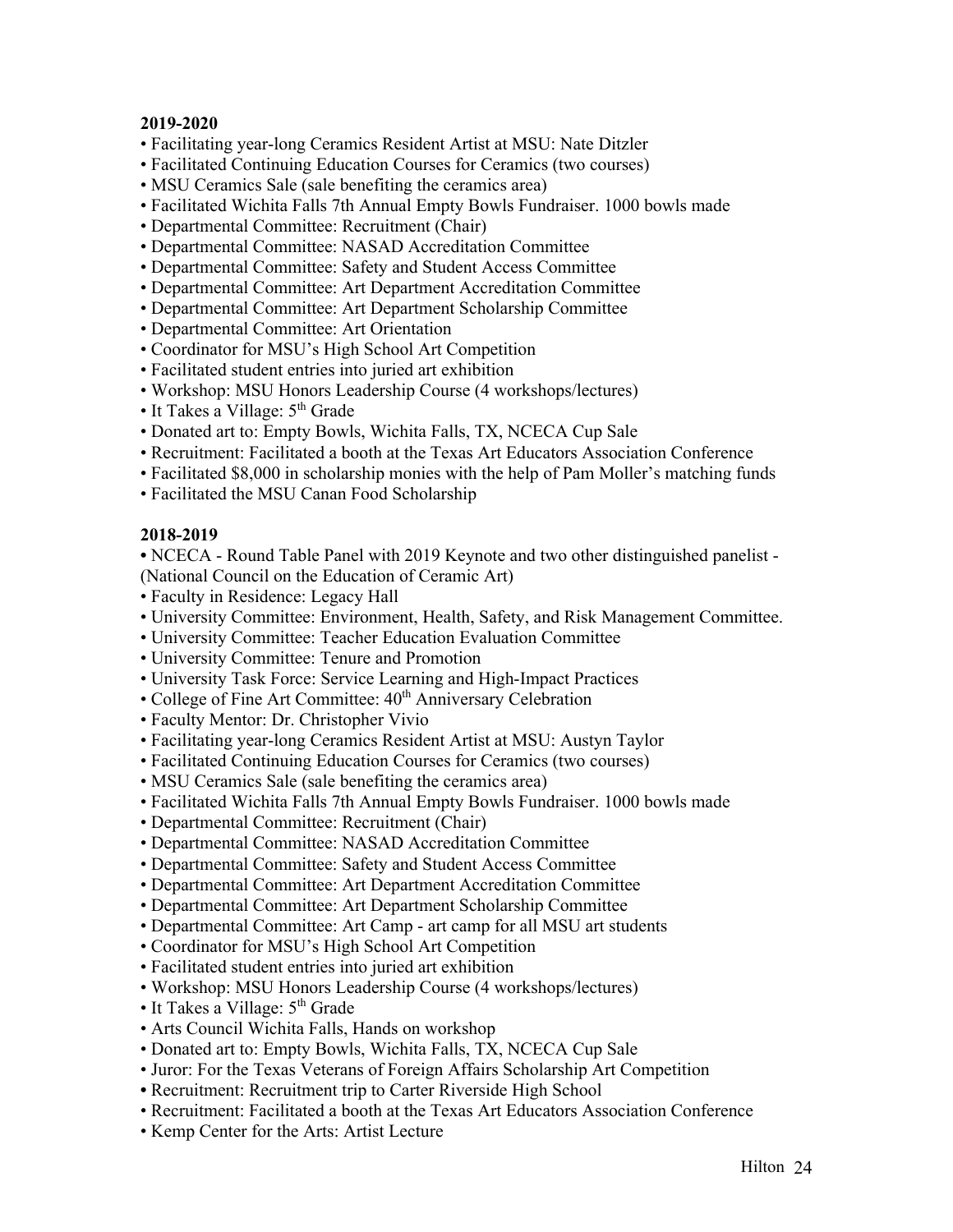- Facilitated \$8,000 in scholarship monies with the help of Pam Moller's matching funds
- Facilitated the MSU Canan Food Scholarship

### **2017-2018**

• NCECA (National Council on Education for the Ceramic Arts) Steward of the

- Council/Board Member/Executive Committee Member
- CAA (College Arts Association) Podcast: Ceramic Residency Program with Natasha Hovey
- University Committee: Environmental Protection Agency Audit
- University Committee: Environment, Health, Safety, and Risk Management Committee.
- University Committee: Teacher Education Evaluation Committee
- University Committee: Faculty Grievance Committee
- University Task Force: Service Learning and High-Impact Practices
- Faculty Mentor: Dr. Christopher Vivio
- Facilitated year-long Ceramics Resident Artist at MSU: Alberto Veronica Lopez
- Facilitated Continuing Education Courses for Ceramics (two courses)
- MSU Ceramics Sale (sale benefiting the ceramics area)

• Facilitated Wichita Falls Food Bank 6th Annual Empty Bowls Fundraiser. 1000 bowls made

- Departmental Committee: Recruitment (Chair)
- Departmental Committee: NASAD Accreditation Committee
- Departmental Committee: Safety and Student Access Committee
- Departmental Committee: Art Department Accreditation Committee
- Departmental Committee: Art Department Scholarship Committee
- Departmental Committee: Art Camp art camp for all MSU art students
- Coordinator for MSU's High School Art Competition
- Facilitated student entries into juried art exhibition
- Workshop: MSU Honors Leadership Course (4 workshops/lectures)
- Arts Council Wichita Falls, Hands on workshop
- Region 9 Education Service Center, Hands on workshop
- Donated art to: Empty Bowls, Wichita Falls, TX, NCECA Cup Sale

# **2016-2017**

• NCECA (National Council on Education for the Ceramic Arts) Steward of the

Council/Board Member/Executive Committee Member

- University Committee: Environment, Health, Safety, and Risk Management Committee.
- University Committee: Environmental Protection Agency Audit
- University Committee: Teacher Education Evaluation Committee
- University Committee: Faculty Grievance Committee
- Faculty Mentor: Gordon Hicks
- Facilitated year-long Ceramics Resident Artist at MSU: Alberto Veronica Lopez
- Facilitated Continuing Education Courses for Ceramics (two courses)
- MSU Ceramics Sale (sale benefiting the ceramics area)
- Facilitated Wichita Falls Food Bank 5th Annual Empty Bowls Fundraiser. 1000 bowls made, \$85,000 raised (accounts for 245,000 meals)
- Departmental Committee: Recruitment (Chair)
- Departmental Committee: NASAD Accreditation Committee
- Departmental Committee: Safety and Student Access Committee
- Departmental Committee: Art Department Accreditation Committee
- Departmental Committee: Art Department Scholarship Committee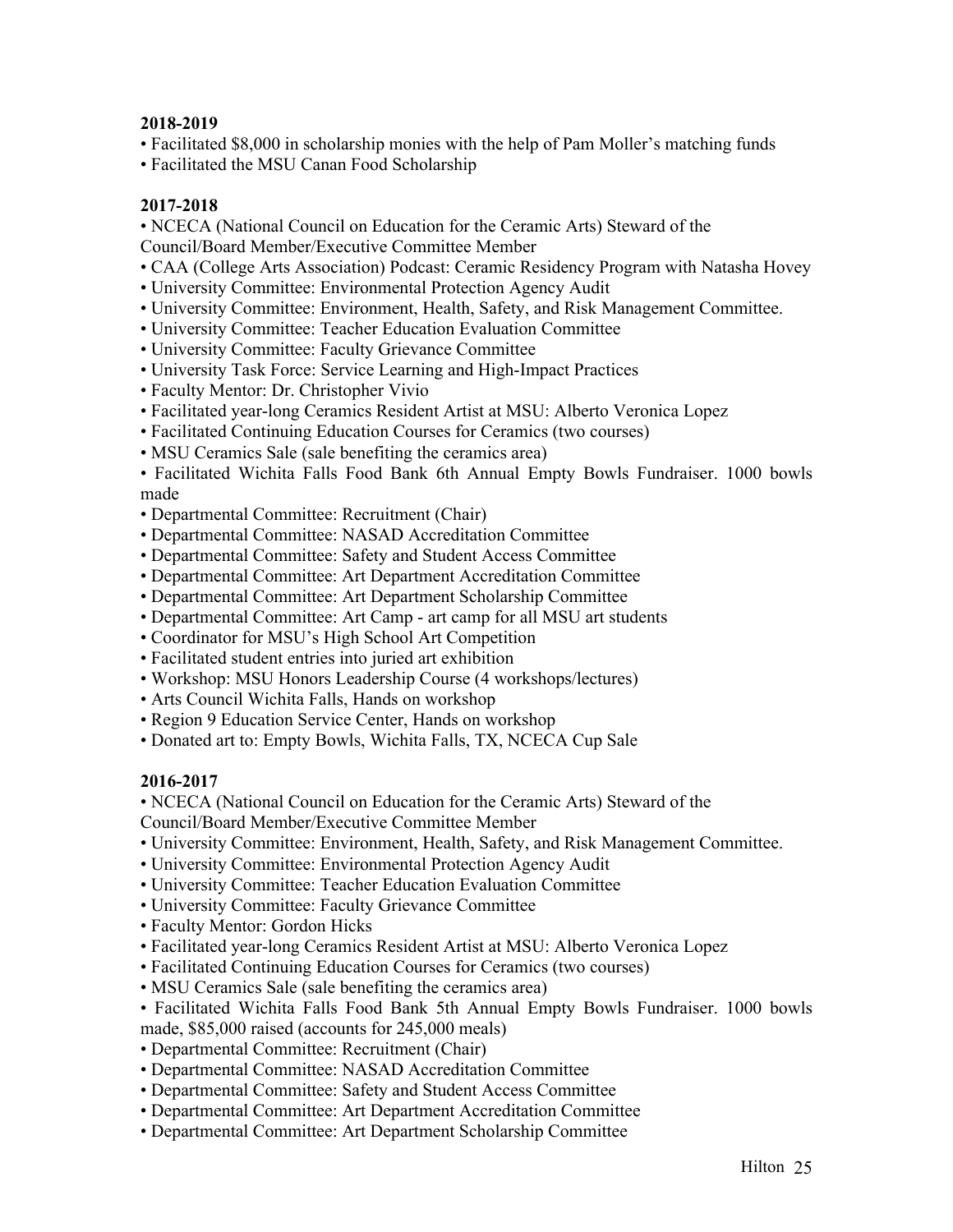- Departmental Committee: Art Camp art camp for all MSU art students
- Departmental Committee: Search Committee for Painting Professor
- Coordinator for MSU's High School Art Competition
- Facilitated student entries into juried art exhibition
- Workshop: MSU Honors Leadership Course (4 workshops/lectures)
- Arts Council Wichita Falls, Hands on workshop
- Region 9 Education Service Center, Hands on workshop
- Donated art to: Empty Bowls, Wichita Falls, TX, NCECA Cup Sale

### **2015-2016**

• NCECA (National Council on Education for the Ceramic Arts) Board Member/Steward of the Council/Executive Committee Member

- University Committee: Environmental Protection Agency Audit
- University Committee: Teacher Education Evaluation Committee
- University Committee: Faculty Grievance Committee
- University Committee: ADA Grievance Committee
- Facilitated year-long Ceramics Resident Artist at MSU: Natasha Hovey
- Facilitated Continuing Education Courses for Ceramics (two courses)
- MSU Ceramics Sale (sale benefiting the ceramics area)
- Facilitated Wichita Falls Food Bank 4th Annual Empty Bowls Fundraiser. 1000 bowls made, \$85,000 raised (accounts for 245,000 meals)
- Departmental Committee: Search Committee for Graphic Design Professor (Chair)
- Departmental Committee: Recruitment (Chair)
- Departmental Committee: Search Committee for departmental secretary
- Departmental Committee: Safety and Student Access Committee
- Departmental Committee: Art Department Accreditation Committee
- Departmental Committee: Art Department Scholarship Committee
- Departmental Committee: Art Camp art camp for all MSU art students
- Coordinator for MSU's High School Art Competition
- Facilitated student entries into juried art exhibition
- One Workshop for K-12 Art Teachers, Wichita Falls Public Schools
- Facilitated clay projects for 2 elementary teachers classes
- Donated art to: Empty Bowls, Wichita Falls, TX, NCECA Cup Sale, WF Youth Symphony
- Facilitated Visiting Artist and exhibition, Martha Grover
- Facilitated Visiting Artist and exhibition, Shamai Sam Gibsh

# **2014-2015**

• NCECA (National Council on Education for the Ceramic Arts) Board Member/Programs Director/Executive Committee Member

- University Committee: Environmental Protection Agency Audit
- University Committee: Teacher Education Evaluation Committee
- University Committee: Faculty Grievance Committee
- University Committee: ADA Grievance Committee
- Facilitated year-long Ceramics Resident Artist at MSU: Andrew Gilliatt
- Facilitated Continuing Education Courses for Ceramics (two courses)
- MSU Ceramics Sale (sale benefiting the ceramics area) (netted \$6,000)
- Facilitated Wichita Falls Food Bank 3rd Annual Empty Bowls Fundraiser. 1000 bowls made, \$86,000 raised (accounts for 258,000 meals)
- Departmental Committee: Search Committee for Interim Graphic Design Professor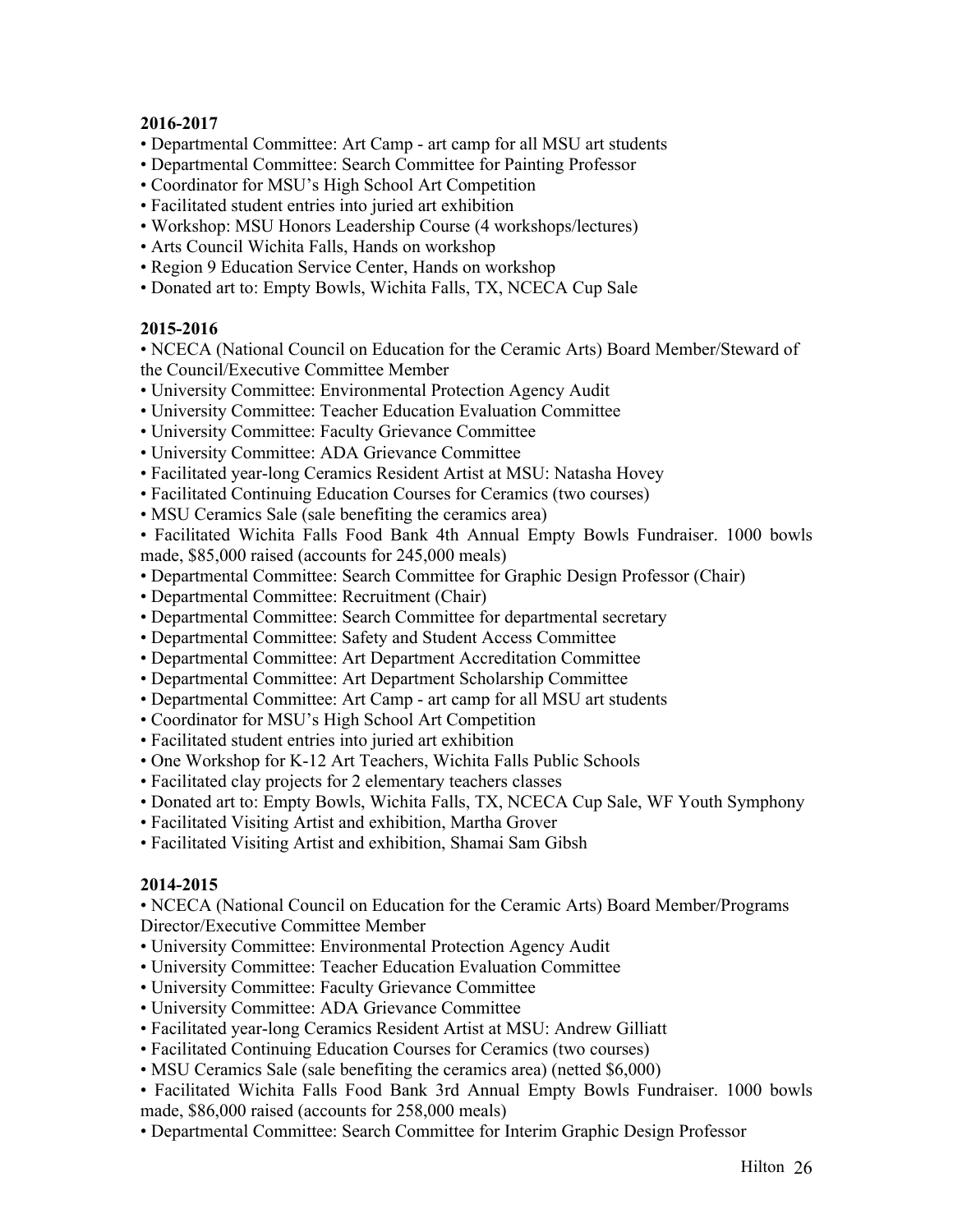- Departmental Committee: Search Committee for Departmental Secretary
- Departmental Committee: Safety and Student Access Committee
- Departmental Committee: Art Department Accreditation Committee
- Departmental Committee: Art Department Scholarship Committee
- Departmental Committee: Art Camp art camp for all MSU art students
- Coordinator for MSU's High School Art Competition
- Facilitated student entries into juried art exhibition
- One Workshop for K-12 Art Teachers, Wichita Falls Public Schools
- Facilitated clay projects for 2 elementary teachers classes
- Donated art to: Empty Bowls, Wichita Falls, TX, NCECA Cup Sale, WF Youth Symphony
- Facilitated Visiting Artist, Patsy Cox, Bede Clark and Tony Wise

### **2013-2014**

• NCECA (National Council on Education for the Ceramic Arts) Board Member/Programs Director/Executive Committee Member

- University Committee: Environmental Protection Agency Audit
- University Committee: Teacher Education Evaluation Committee
- University Committee: Faculty Grievance Committee
- Facilitated year-long Ceramics Resident Artist at MSU: Mike Kern and Chanda Droske
- Facilitated Continuing Education Courses for Ceramics (two courses)
- MSU Ceramics Sale (sale benefiting the ceramics area) (netted \$6,500)
- Facilitated Wichita Falls Food Bank 2<sup>nd</sup> Annual Empty Bowls Fundraiser. 1000 bowls made, \$85,000 raised (accounts for 255,000 meals)
- Departmental Committee: Art Department Accreditation Committee
- Departmental Committee: Art Department Assessment Committee, Chair
- Departmental Committee: Art Department Scholarship Committee
- Departmental Committee: Art Camp art camp for all MSU art students
- Coordinator for MSU's High School Art Competition
- Facilitated student entries into juried art exhibition
- One Workshop for K-12 Art Teachers, Wichita Falls Public Schools
- One Workshop for Shepard AFB's German K-6 students
- One High School student workshop for a High School Teacher (grant)
- Facilitated clay projects for 3 elementary teachers classes
- Two student group tours and demonstrations
- Donated art to: Empty Bowls, Wichita Falls, TX, NCECA Cup Sale, WF Youth Symphony
- Facilitated Visiting Artist, Jim Ibur, Josh Green and Linda Swanson
- Spirit of Texoma: Volunteer Award

# **2012-2013**

• NCECA (National Council on Education for the Ceramic Arts) Board Member/Programs Director/Executive Committee Member

- University Committee: Environmental Protection Agency Audit
- University Committee: Teacher Education Evaluation Committee
- University Committee: Faculty Grievance Committee
- Facilitated year-long Ceramics Resident Artist at MSU: Tybre Newcomer
- Facilitated a one-month Resident Artist at MSU: Carlos Enrique Prado (Cuban Artist)
- Facilitated Continuing Education Courses for Ceramics (two courses)
- MSU Ceramics Sale (sale benefiting the ceramics area) (\$7,800 raised)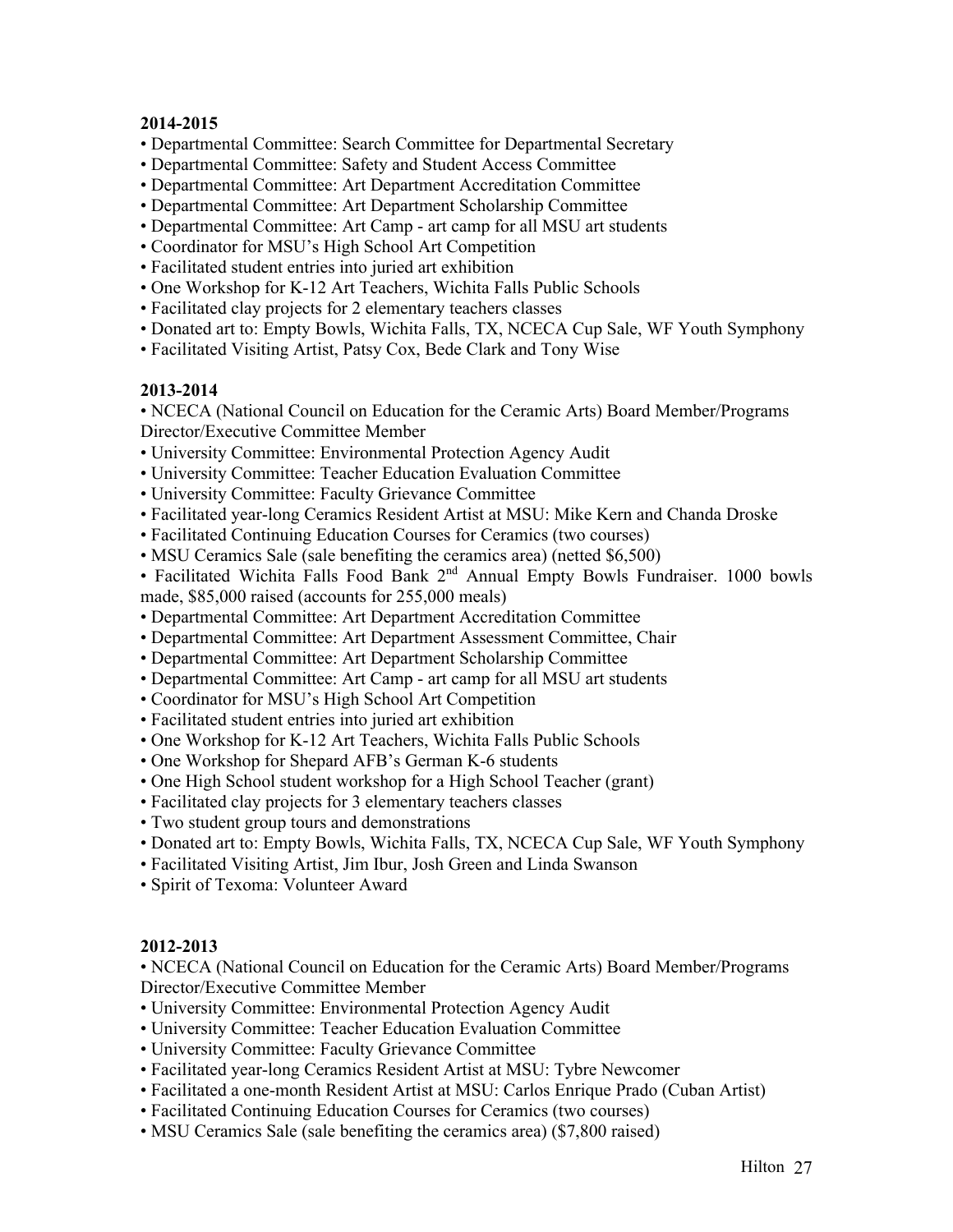• Facilitated Wichita Falls Food Bank 1<sup>st</sup> Annual Empty Bowls Fundraiser. 900 bowls made, \$64,000 raised (accounts for 192,000 meals)

- Departmental Committee: Search Committee for Art History Professor/Dept. Chair
- Departmental Committee: Art Department Accreditation Committee
- Departmental Committee: Art Department Assessment Committee, Chair
- Departmental Committee: Art Department Scholarship Committee
- Departmental Committee: Art Camp art camp for all MSU art students
- Coordinator for MSU's High School Art Competition
- Recruitment Co-Coordinator: Major's Fair
- Facilitated student entries into juried art exhibition
- Donated art to: Empty Bowls, Wichita Falls, TX, NCECA Cup Sale, WF Youth Symphony
- Gallery talks for Dr. Ann Leimer's art appreciation courses
- Facilitated one-month Artist in Residency for Keith Williams

# **2011-2012**

• NCECA (National Council on Education for the Ceramic Arts) Board Member/Programs Director/Executive Committee Member

- University Committee: Environmental Protection Agency Audit
- University Committee: Teacher Education Evaluation Committee
- Facilitated year-long Ceramics Resident Artist at MSU: Tybre Newcomer
- Facilitated a seven month Resident Artist at MSU: Carlos Enrique Prado (Cuban Artist)
- Facilitated Continuing Education Courses for Ceramics (two courses)
- MSU Ceramics Sale (sale benefiting the ceramics area) (\$8,200 Raised)
- Departmental Committee: Search Committee for Art History Professor/Dept. Chair
- Departmental Committee: Art Department Accreditation Committee
- Departmental Committee: Art Department Assessment Committee, Chair
- Departmental Committee: Art Department Scholarship Committee
- Departmental Committee: Art Camp art camp for all MSU art students
- Coordinator for MSU's High School Art Competition
- Recruitment Co-Coordinator: Major's Fair
- Facilitated student entries into juried art exhibition
- Facilitated Visiting Artist Keith Ekstam

• Donated art pieces to: Ceramic Research Center, Tempe, AZ, NCECA Cup Sale, and the Wichita Falls Youth Symphony

• Juror: U.S. House of Representatives Art Competition, TX Representation

# **2010-2011**

• NCECA (National Council on Education for the Ceramic Arts) Board Member/Programs Director/Executive Committee Member

- University Committee: Teacher Education Evaluation Committee
- Facilitated year-long Resident Artist at Midwestern State University: KyoungHwa Oh
- Facilitated Continuing Education Courses for Ceramics (two courses)
- MSU Ceramics Sale (sale benefiting the ceramics area)
- Departmental Committee: Art Department Accreditation Committee
- Met with NASAD on Campus Visit
- Departmental Committee: Art Department Assessment Committee, Chair
- Departmental Committee: Art Department Scholarship Committee
- Departmental Committee: Art Camp art camp for all MSU art students
- College Committee: College Creative/Research Grant Committee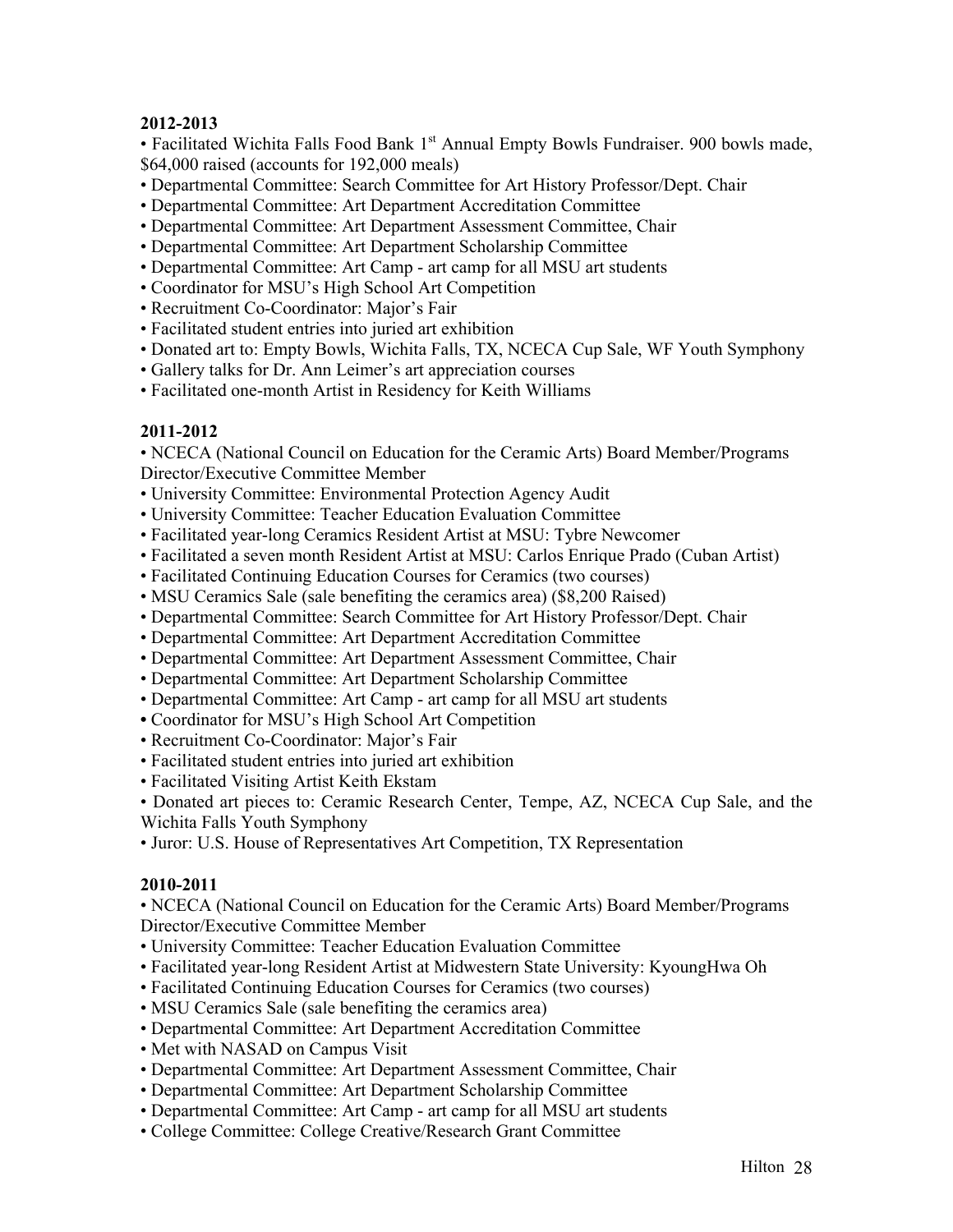- Coordinator for MSU's High School Art Competition
- Recruitment Co-Coordinator: Major's Fair
- Facilitated student entries into juried art exhibition
- Facilitated Exhibition for Ceramic Artist Don Reitz
- Facilitated visiting Artists Jake Allee and Brenda Lichman
- NCECA: donated two cups to annual cup sale for undergraduate scholarship
- Worked with Faculty member Jennifer Yucas: Student initiative Art and Sustainability

### **2009-2010**

• NCECA (National Council on Education for the Ceramic Arts) Board Member/Programs Director/Executive Committee Member

- Departmental Committee: Search Committee for Graphic Design Professor
- Facilitated year-long Resident Artist at Midwestern State University: KyoungHwa Oh
- Teach Continuing Education Courses for Ceramics
- Trained as MSU's liaison for EPA compliance
- MSU Ceramics Sale (sale benefiting the ceramics area)
- Workshop for K-12 Art Teachers, Wichita Falls Public Schools
- Departmental Committee: Art Department Accreditation Committee
- Departmental Committee: Art Department Scholarship Committee
- Departmental Committee: Art Camp art camp for all MSU art students
- College Committee: College Creative/Research Grant Committee
- Coordinator for MSU's High School Art Competition
- Recruitment Co-Coordinator: Major's Fair
- Facilitated student entries into juried art exhibition
- NCECA: donated two cups to annual cup sale for undergraduate scholarship
- Donated artwork to: The Ceramic Research Center. Tempe, AZ

### **2008-2009**

- Midwestern State University: Instituted a year long Resident Artist Program
- Jingdezhen Ceramic Institute: donated artwork to permanent collection
- San Angelo Museum of Art: Slide lecture
- Teach Continuing Education Courses for Ceramics
- High School Wheel Throwing Workshop
- MSU Family Day Participant
- Lecture Arizona State University, Preparing Future Faculty
- MSU Ceramics Sale (sale benefiting the ceramics area)
- University Committee: initiated university wide recycling committee
- Departmental Committee: Art Department Accreditation Committee
- Departmental Committee: Art Department Scholarship Committee
- Departmental Recruitment Co-Coordinator: Major's Fair
- Departmental Committee: Art Camp art camp for all MSU art students
- University Committee: West Foundation Grant for Governors School summer art camp
- College Committee: Wichita Public School high school summer art camp
- Coordinator for MSU's High School Art Competition with Texas's VASE
- Facilitated student entries into juried art exhibition
- Art Camp Co-Coordinator: Beginning of the year art camp for all MSU art students
- Workshop for K-6 Art Teachers, Wichita Falls Public Schools
- NCECA: donated two cups to annual cup sale for undergraduate scholarship
- Donated a teapot to the Craft Alliance (non-for-profit)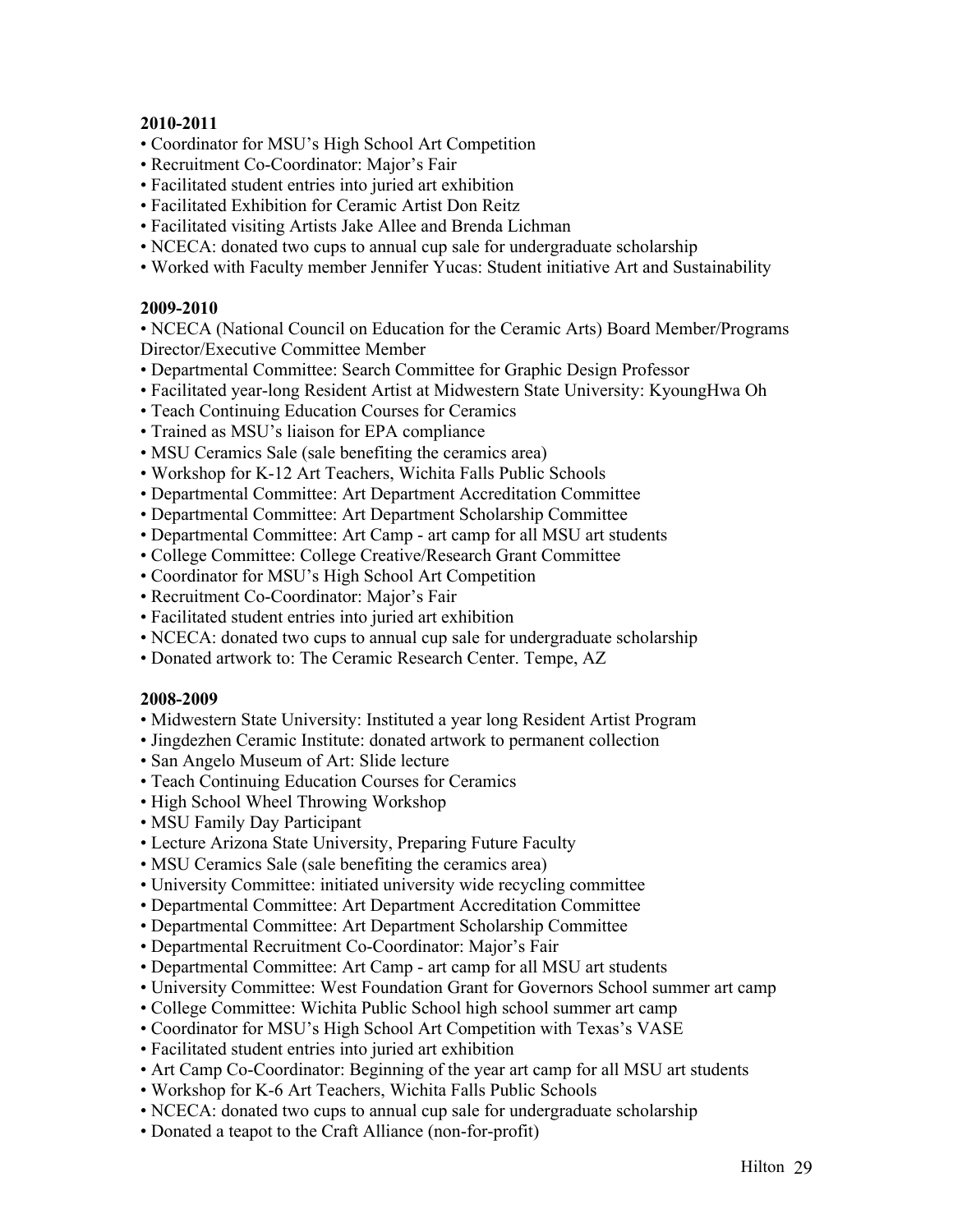• Taught two workshops for MSU Admissions

### **2007-2008**

- NCECA: Consultant for the 2008 Regional Juried Student Exhibition
- NCECA: Introduced three speakers at NCECA's annual conference
- NCECA: Scholarship Juror for NCECA/China Symposium (Shared Journeys)
- NCECA: Donated cup to annual cup sale for undergraduate scholarship
- Teach Continuing Education Ceramics
- University Committee: University Assessment Committee
- University Committee: University Technology Committee
- University Committee: Grant Proposal Committee for the 2008 MSU's Governor's School
- College of Fine Art Committee: Dean's Search Committee
- College of Education Committee, Wichita Falls: Third Graders at MSU
- Departmental Committee: NASAD Wrote first draft of NASAD Facilities and Safety self study document
- Recruitment Co-Coordinator: 2007-2008 Major's Fair, First Place Booth Winner
- Recruitment: 12 County High School Art Exhibition
- Art Camp Co-Coordinator: Beginning of the year art camp for all MSU art students
- Donated artwork to: The Ceramic Research Center. Tempe, AZ
- Donated artwork to: The Armory Art Center. West Palm Beach, FL
- Donated Artwork to: Sharing Down's Syndrome. Phoenix, AZ
- Facilitated student entries into juried art exhibition
- MSU Ceramics Sale (sale benefiting the ceramics area)
- Workshop for K-12 Art Teachers, Wichita Falls Public Schools
- Coordinator for MSU's High School Art Competition with Texas's VASE
- Speaker for Preparing Future Faculty: Arizona State University
- Speaker for ceramics courses: Arizona State University
- Set-up/Take-down co-coordinator for students at the Kemp Art Fair

# **2006-2007**

- NCECA: Consultant for the 2007 Regional Juried Student Exhibition
- NCECA: donated cup to annual cup sale for undergraduate scholarship
- NCECA: introduced three speakers at NCECA's annual conference
- NCECA: Juror for Undergrad and Graduate Ceramics Fellowship
- Initiated Continuing Education Course for Ceramics at Midwestern
- Donated artwork to: The Ceramic Research Center. Tempe, AZ
- Donated Artwork to: Sharing Down's Syndrome. Phoenix, AZ
- Slide lecture: Wichita Falls Art Association
- Coordinator for MSU's High School Art Competition with Texas's VASE
- Set-up/Take-down co-coordinator for students at the Kemp Art Fair
- Assisted in the installation of MSU's Art Museum's *Take me to the River* exhibition
- Juror: 2007 Wichita Falls Art Association Annual Art Exhibition
- Solicited the donation of approximately \$9500 in electric kilns, equipment and material

# **2004-2006**

• NCECA: Student Director at Large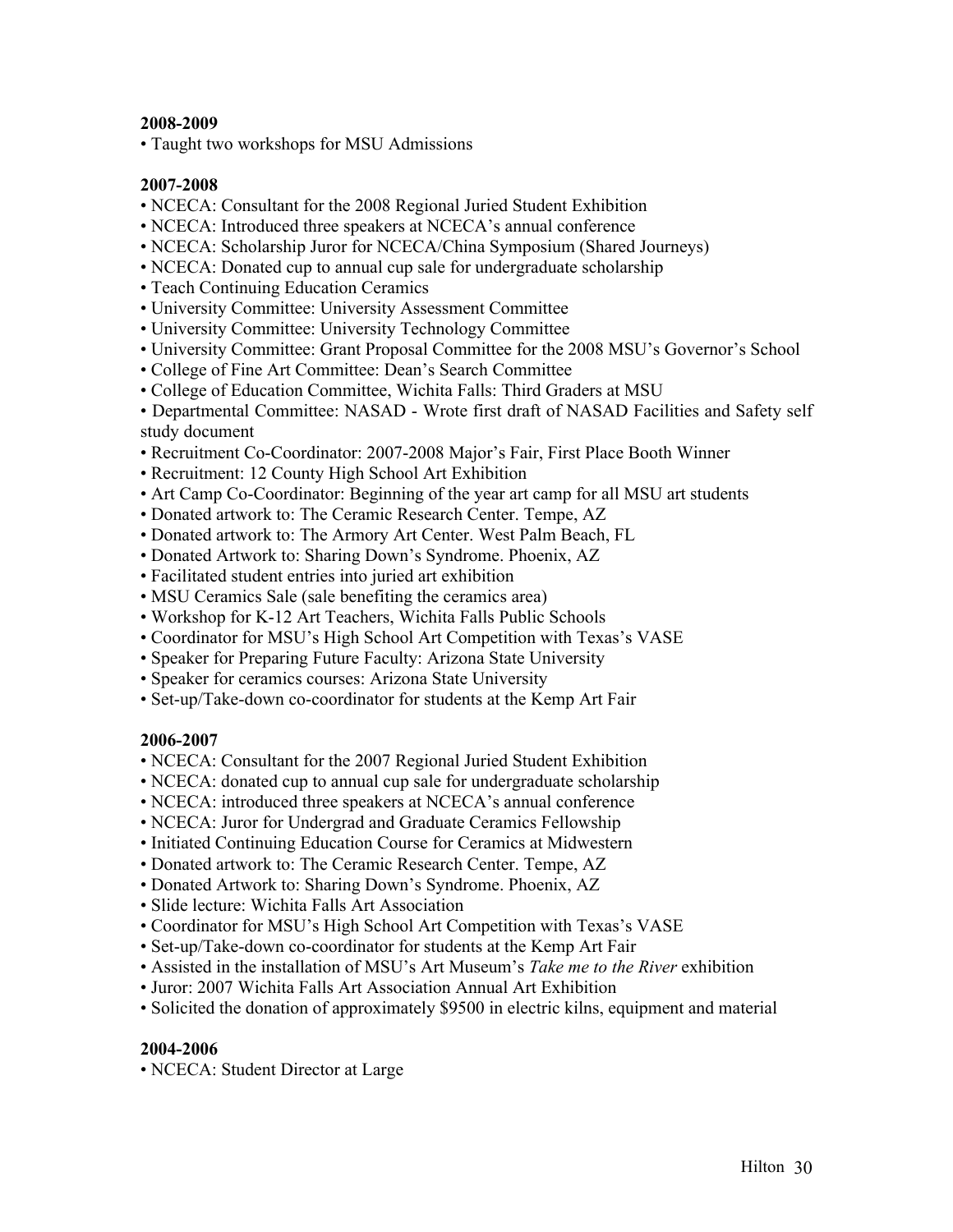# **GRANTS AWARDED**

| 2019 | Midwestern State University, University Research Grant                                                 |
|------|--------------------------------------------------------------------------------------------------------|
|      | Commercial Ceramic 3-D Printer (\$6,300)                                                               |
| 2017 | Midwestern State University, University Research Grant                                                 |
|      | Ceramic 3-D Printing at West Virginia University (\$6,500)                                             |
|      | Midwestern State University, Fain College of Fine Art Research Grant                                   |
|      | Ceramic 3-D Printing at West Virginia University. (\$750)                                              |
| 2016 | Midwestern State University, University Research Grant                                                 |
|      | Artist in Residence in Spain: Travel and Materials. And Workshop/Lecture at                            |
|      | the Royal College of London (\$4,600)                                                                  |
| 2014 | Midwestern State University, University Research Grant                                                 |
|      | Artist in Residence in Brazil: Travel and Materials. (\$5,000 - awarded but<br>could not go to Brazil) |
| 2011 | Midwestern State University, University Research Grant                                                 |
|      | Artist in Residence in Australia: Travel and Materials. (\$5,000)                                      |
| 2009 | Midwestern State University, University Research Grant                                                 |
|      | Artist in Residence in China and Japan: Travel and Materials. (\$5,000)                                |
| 2008 | Midwestern State University, University Research Grant                                                 |
|      | Feasibility of Co-generation of Heat Energy from Ceramic Kilns. Co-written                             |
|      | with Dr. Dale MacDonald, Engineering faculty, MSU. (\$5,000)                                           |
| 2007 | Midwestern State University, Fain College of Fine Art Research Grant                                   |
|      | Clay Research. $(\$3,000)$                                                                             |
| 2006 | Midwestern State University, Fain College of Fine Art Research Grant                                   |
|      | Test Kiln Research. (\$3,000)                                                                          |
| 2004 | Herberger School of Art, Travel Grant. Arizona State University                                        |
|      | Division of Graduate Studies, Travel Grant. Arizona State University                                   |
|      |                                                                                                        |

# **PROFESSIONAL MEMBERSHIPS**

Texas Association of Schools of Art Texas Clay Arts Association National Art Education Association National Council on Education for the Ceramic Arts College Art Association

# **TRAVEL**

*As geology and geography are a large part of my work, travel is important to my visual and conceptual development.*

• China. Invited to Shangyu, China for a one month lecture/residency/exhibition

• Japan. Invited to participate in an exchange exhibition with 9 Japanese artists

• Slovenia. Invited to Sencur, Slovenia for a two week lecture/residency/symposium/ exhibition

• Spain. Invited artist to Barcelona, Spain for a three week residency/symposium/exhibition

• Korea. Invited artist to Mungyeong, Korea, for the Mungyeong Traditional Chasabal Festival (teabowl festival). Demonstrating Artist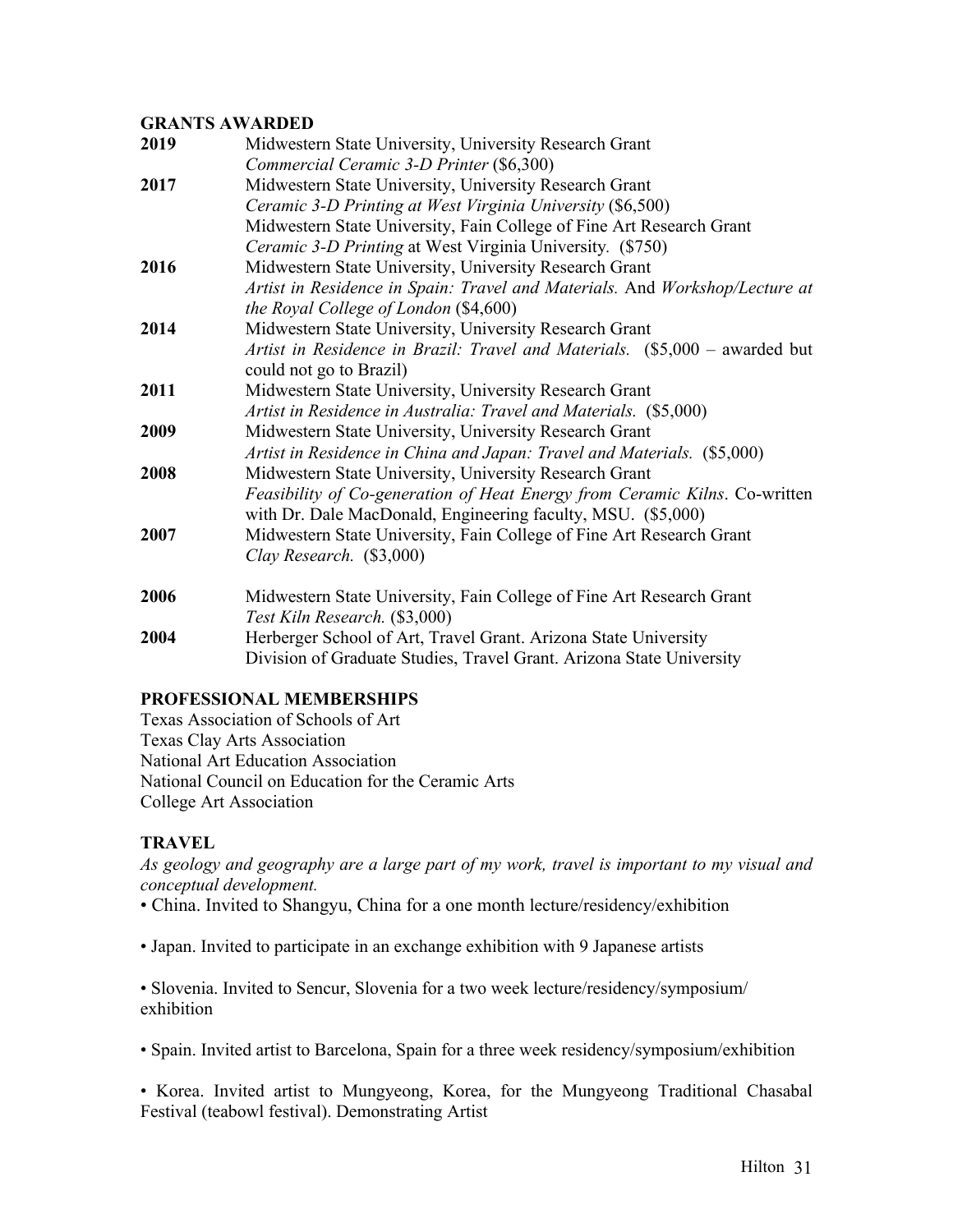• Thailand. Invited Talk to the International Conference on Traditional and Advanced Ceramics in Bangkok Thailand

• Australia. Invited to travel to Western Australia in 2012 for a five-week artist in residency and geologic research

• Thailand. Invited to give the keynote address to a sustainable ceramic conference, and gave two one-day workshops with image lectures

• Cuba. Invited for an International Ceramics Symposia to speak and to make work for the Camagüey Ceramics Museum

• China. Invited to do a one-month artist in residency with West Virginia State University at the Jingdezhen Ceramic Institute. Traveled extensively for an additional month

• Japan. Invited to do a three-week artist in residency in Futtsu, Japan. Traveled extensively for an additional two weeks

• China. Invited to do a one-month artist in residency with West Virginia State University at the Jingdezhen Ceramic Institute. Traveled extensively in China during the summer of 2008

• Thailand. Invited to do a slide lecture at Mae Fah Luang University in Chaing Rai, Thailand. Traveled extensively in Thailand during the summer of 2008

• China. Invited to China as an International Ceramics Magazine Editor's World Emerging Artist for 2008

• Europe. Lived and traveled extensively in Europe for seven years

• United States. Lived and traveled extensively in the United States. Including multiplemonth long personal excursions. Have traveled in all fifty states

• Sailed for two years from the Florida Keys to Nova Scotia while teaching on a 140-foot schooner

- Australia. Traveled and dove (scuba) for four weeks throughout Eastern Australia
- Florida Keys. Led an eight day high school sailing and Marine Studies class
- Costa Rica. Instructed a nine-day Rain Forest Studies high school class
- Mexico. Traveled and dove for five weeks throughout Mexico
- North Atlantic. Sailing for three weeks on an oceanographic research vessel
- Tonga. Managed a dive operation in Va'vau, Tonga for three months
- Belize. Led a two week Rain Forest and Marine Studies high school class
- Panama. Led a two week Rain Forest and Marine Studies high school class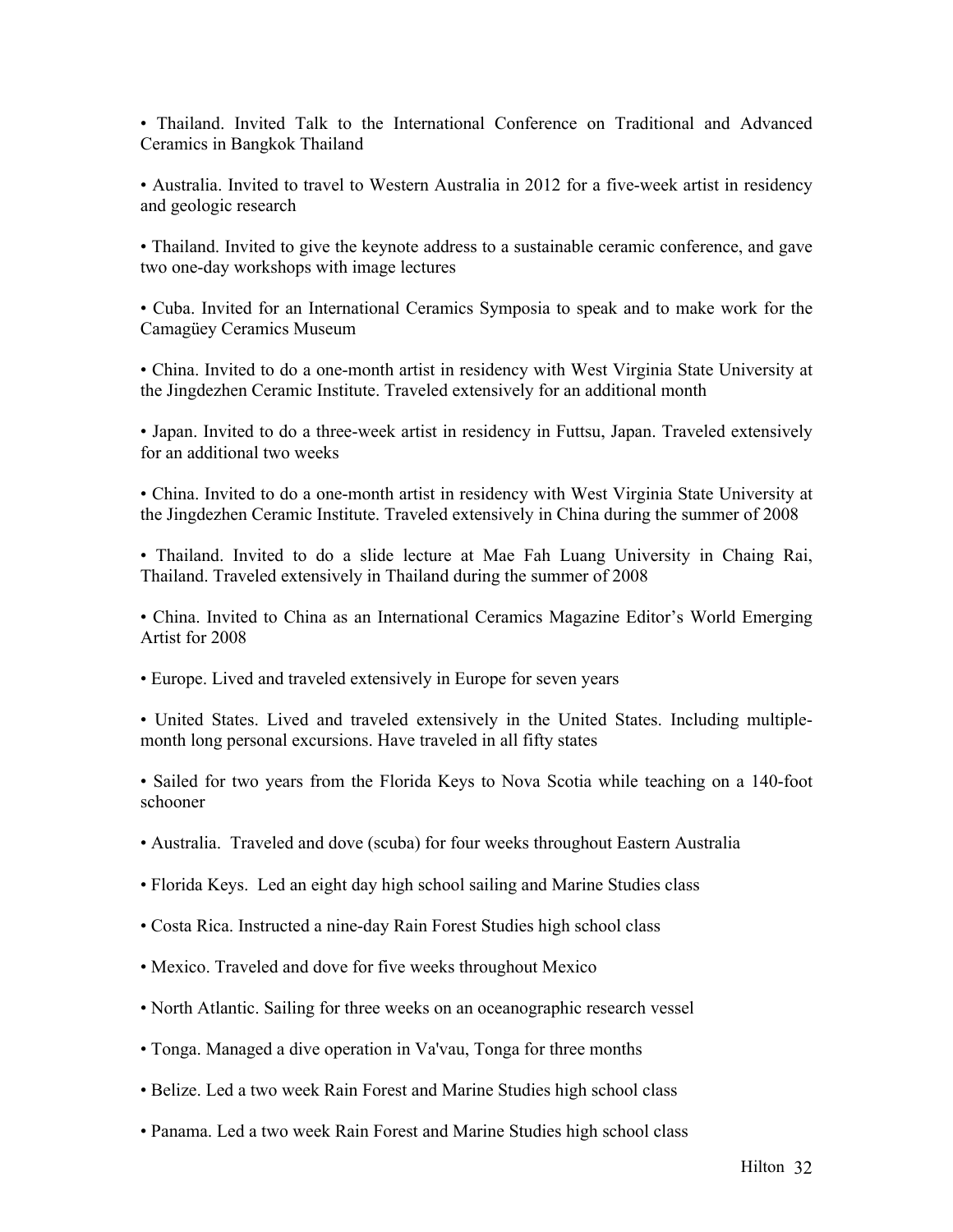• Eastern Europe. Backpacked for three months through Eastern Europe including: Croatia, Turkey, Romania, Hungary, Bulgaria, Greece, Austria and Slovakia

• Alaska. Backcountry camped and sea kayaked extensively throughout Alaska

• Greenland. Coached the U.S. (Alaskan) snowboard team at the Arctic Winter Games; an international competition